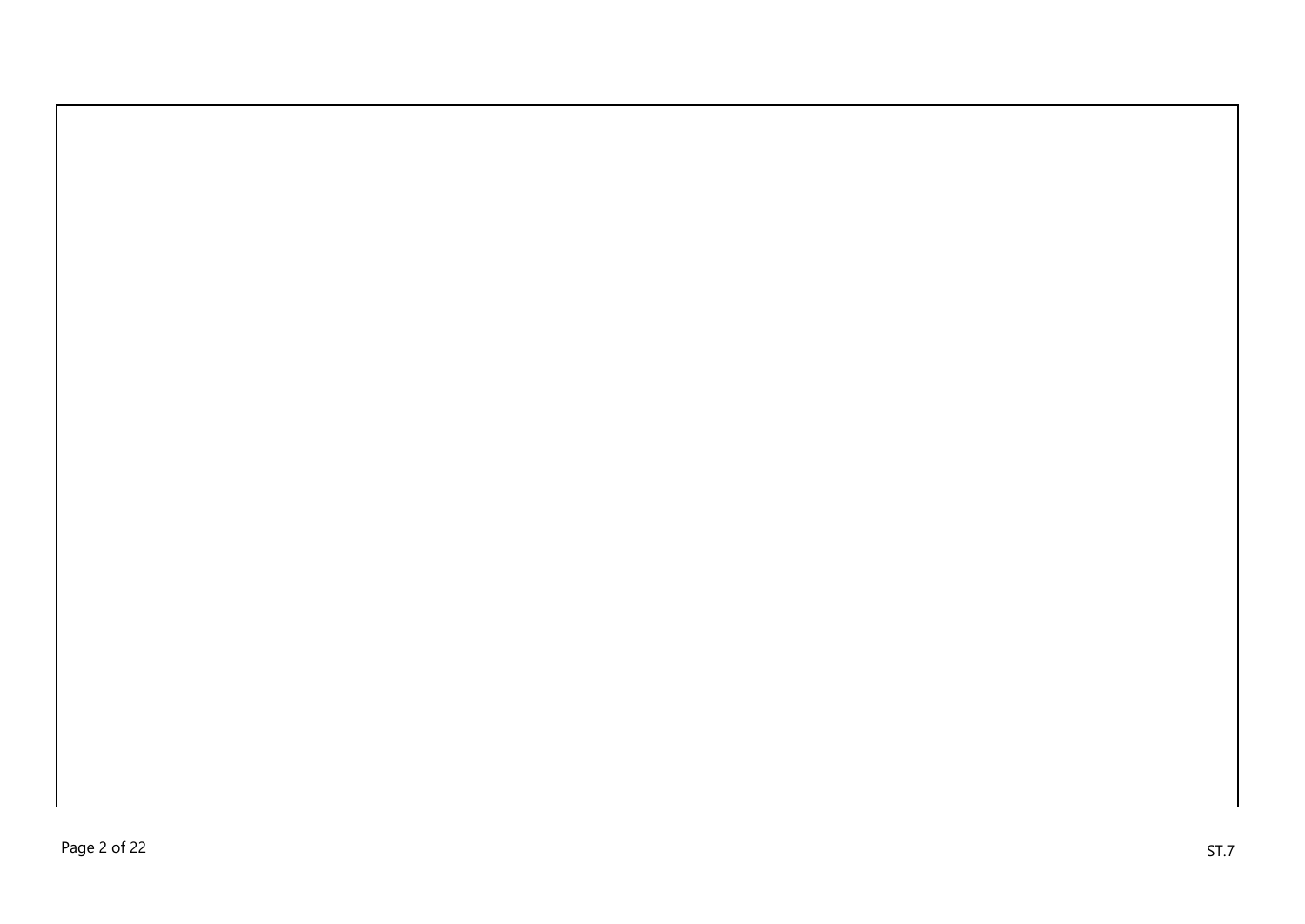| #                | Island       | House Name      | Name                    | Sex       | National ID | ، ه ، ره<br>مربح بمرت            | يترمثر                         |
|------------------|--------------|-----------------|-------------------------|-----------|-------------|----------------------------------|--------------------------------|
|                  | S. Hithadhoo |                 |                         |           |             |                                  |                                |
|                  | S. Hithadhoo | Aaraasthuge     | Mariyam Huda            | F         | A040116     | ږ په ده د ،<br>د تر سوه د        | رژگر<br>ر ه ر ه                |
| $\overline{c}$   | S. Hithadhoo | Aaraasthuge     | Ahmed Niyaz             | M         | A263929     | ږ په ده د ،<br>د تر سوه د        | پر ۱۵ ر د<br>سرپره<br>سرچر     |
| $\overline{3}$   | S. Hithadhoo | Ahivahmaage     | Aishath Aafareen        | F         | A293255     | أورءه وه                         | أە مەن ئىق ئور بېرىش           |
| 4                | S. Hithadhoo | Aligaa          | Mohamed Abdulla         | M         | A048348     | بزمزة                            | وره رو ده دالله                |
| 5                | S. Hithadhoo | Anbugasdhoshuge | Neena Haneef            | F         | A091860     | ر<br>پرسرچي کشورسري              | سرینگ   برسرو<br> -            |
| $\sqrt{6}$       | S. Hithadhoo | Anbugasdhoshuge | Fathmath Mohamed Didi   | F         | A302879     | ر سرچ ر ه پو د پ<br>پرسرچي سسترس | وحدد ورور وردير                |
| $\overline{7}$   | S. Hithadhoo | Araairu         | Mariyam Shahida         | F         | A019307     | مەئىرىم                          | و مرور شمر شمر می              |
| 8                | S. Hithadhoo | Araairu         | Shahid Rasheed          | M         | A032069     | برځه بخه                         | لمشررة مرسوقر                  |
| $\boldsymbol{9}$ | S. Hithadhoo | Araairu         | Mohamed Rasheed         | ${\sf M}$ | A033469     | ارتجرمر                          | ورەرو كەنبەتر                  |
| 10               | S. Hithadhoo | Araairu         | Ibrahim Rasheed         | ${\sf M}$ | A049483     | برځه بخه                         | أرەنۇر ئىسىم                   |
| 11               | S. Hithadhoo | Araairu         | Aishath Rasheed         | F         | A065302     | ىر ئىز مەنتىر                    | أقهر مشكاتهم المحرمشوقر        |
| 12               | S. Hithadhoo | Araairu         | Aminath Rasheeda        | F         | A114852     | ىر ئىز مەنتىر                    | أأدوبتهم بمرشوش                |
| 13               | S. Hithadhoo | Araairu         | Fathimath Hanan Rasheed | F         | A162886     | ىر ئىز مەنتىر                    | و د د کرده کردون               |
| 14               | S. Hithadhoo | Araairu         | Aminath Hayaau Rasheed  | F         | A321677     | برځه بخه                         | ו ני ני ני לא היי              |
| 15               | S. Hithadhoo | Arena Villa     | Mohamed Fahmy           | ${\sf M}$ | A019474     | ۇ بېرىئر <sub>ى قى</sub>         | ورەرو ژوپ                      |
| 16               | S. Hithadhoo | Ash             | Ibrahim Sarim Saudi     | M         | A278708     | اړميه                            | رەمزىر ئىمرد ئىمدىر            |
| 17               | S. Hithadhoo | Ash             | Aminath Safa Saudhy     | F         | A308796     | ايمث                             | أأدوبترة سنرش ستراتير          |
| 18               | S. Hithadhoo | Ash             | Mariyam Siyaana Saudhy  | F         | A308852     | اپر ه                            | ر وره به دش سوړند<br>د بربرو ب |
| 19               | S. Hithadhoo | Ash             | Aishath Sadha Saudhy    | F         | A308908     | ائديثه                           | أشهر شوم سوفر سورور            |
| 20               | S. Hithadhoo | Ashish          | Mariyam Faazila         | F         | A019182     | پر ے دے                          | ويرور وتبادي                   |
| 21               | S. Hithadhoo | Ashish          | Nafia Ahmed             | F         | A301665     | پریویے                           | پرور در در در                  |
| 22               | S. Hithadhoo | Ashru           | Saneen Hussain Riyaz    | M         | A254024     | بريثه بمر                        | سكسريكر بركسكريكر بروزينكم     |
| 23               | S. Hithadhoo | Asma            | Fathimath Nisha Fahmy   | F         | A100250     | رەپچ                             | وَجِودَةٌ سِيشٌ وَرَحِ         |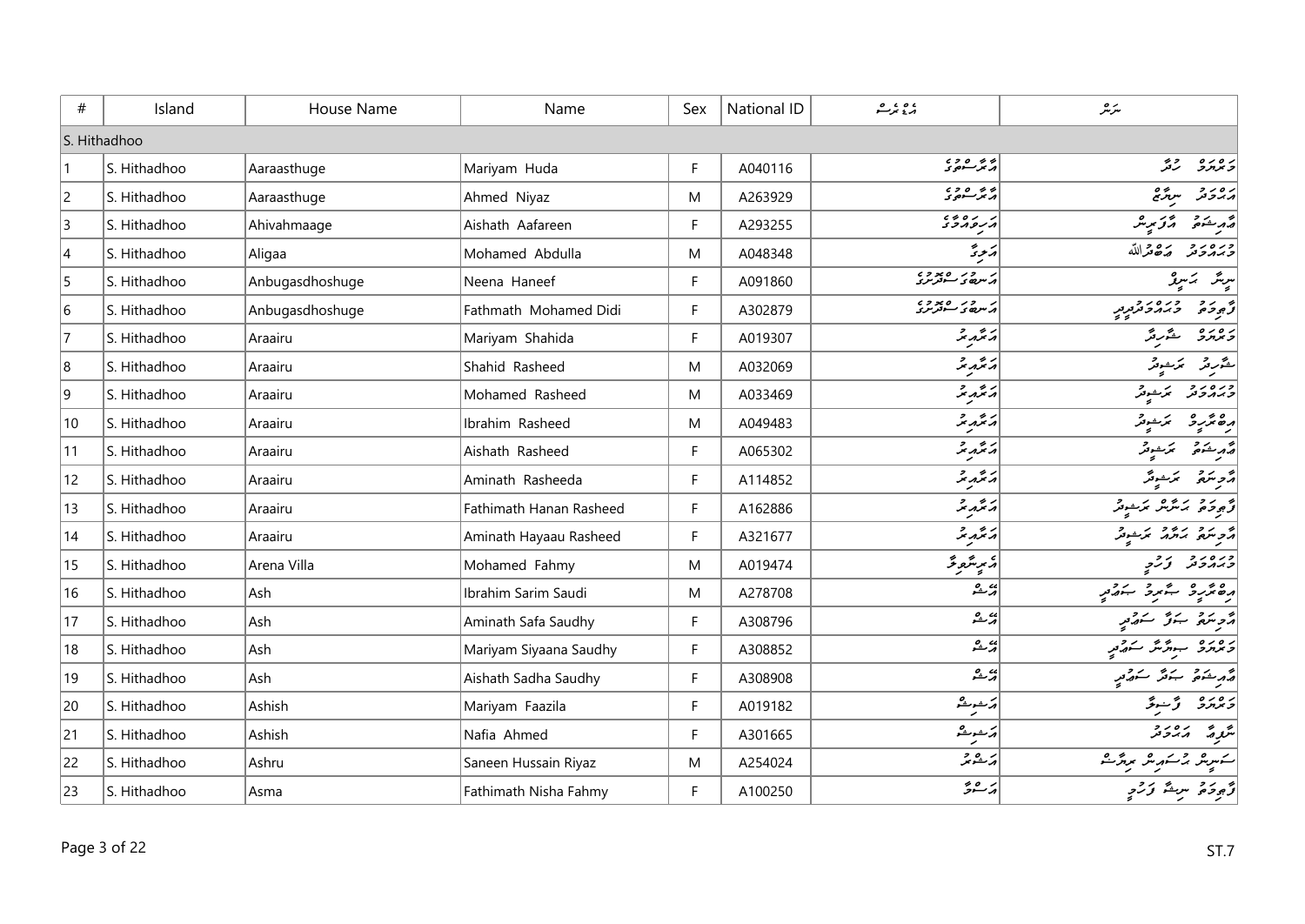| 24 | S. Hithadhoo | Asma              | Mariyam Sana Fahmy    | F  | A302861 | رمصر                             | دېمرو ساعتر ورځي                                                                                       |
|----|--------------|-------------------|-----------------------|----|---------|----------------------------------|--------------------------------------------------------------------------------------------------------|
| 25 | S. Hithadhoo | Asma              | Hawwa Sama Fahmy      | F  | A302863 | رەپچ                             | $\frac{2}{3}$ $\frac{2}{3}$ $\frac{2}{3}$ $\frac{2}{3}$ $\frac{2}{3}$                                  |
| 26 | S. Hithadhoo | Asrafeege         | Aminath Soony Rasheed | F. | A294403 | ىر شەنئەر <sub>ى</sub> ئ         | و<br>أروسكو الشهر برشونر                                                                               |
| 27 | S. Hithadhoo | Asrafeege         | Khadheeja Rasheed     | F. | A294406 | ىر شەنىزى <sub>ر</sub> ئ         | زَمِرِيحٌ    مَرْسُومْر                                                                                |
| 28 | S. Hithadhoo | Asrumaage         | Mohamed Nizar         | M  | A023337 | ر ۱۵۵۵<br>در سر در د             | و ره ر و<br><i>و ټ</i> رو تر<br>سریج تنز                                                               |
| 29 | S. Hithadhoo | Asrumaage         | Ibrahim Nizar         | M  | A041733 | ر ره و د ،<br>پرسومرو د          | $\overline{\mathcal{Z}_{\mathcal{C}\mathcal{F}}^{\mathcal{E}}}$<br>ە ھەترىر <sup>ى</sup><br>بر ھەترىرى |
| 30 | S. Hithadhoo | Asrumaage         | Aishath Nihaya        | F  | A128821 | ر ره و د ،<br>پرسومرو د          | پھر مشہور<br>م<br>سرچينې<br>پ                                                                          |
| 31 | S. Hithadhoo | Avidheyge         | Aishath Ibrahim       | F. | A123855 | پر دی<br>پروترد                  |                                                                                                        |
| 32 | S. Hithadhoo | Avidheyge         | Ali Ibrahim           | M  | A141730 | پر پر پر<br> پر عربو             | $rac{1}{2}$                                                                                            |
| 33 | S. Hithadhoo | Avidheyge         | Nisham Ali            | M  | A305494 | أروته                            | سریشگر <sup>9</sup><br> مس<br>ەكىپىيە                                                                  |
| 34 | S. Hithadhoo | Bahaareege        | Khadheeja Nadiya      | F  | A019099 | پرېژنې<br>  چې تر پېړۍ           | ر<br>ترورچ<br>م<br>متزورة                                                                              |
| 35 | S. Hithadhoo | Baraabaruge       | Rashida Ibrahim       | F  | A019462 | ر پر د ۽<br>ن <i>ه نگ</i> رن تري | ېژىنىدۇر<br>س<br>مەھمىرى                                                                               |
| 36 | S. Hithadhoo | Baraabaruge       | Rahmath               | F  | A038624 | ر بر د د<br>ت <i>ه ب</i> ره برد  | ر ه ر د<br>برروم                                                                                       |
| 37 | S. Hithadhoo | Baraabaruge       | Ajunaadh Mohamed      | M  | A277214 | ر بر د د<br>ت <i>ه ب</i> ره برد  | ور ە ر د<br>تر پروتر<br>ر ج شگر<br>مربع سرگور                                                          |
| 38 | S. Hithadhoo | Binbimaage        | Mariyam Shiyama       | F  | A019023 | ە ئىرەنى<br>ئى                   | ر ه ر ه<br><del>ر</del> بربرگر<br>شەدگر گر                                                             |
| 39 | S. Hithadhoo | Binbimaage        | Sharumeela Hameed     | F  | A022103 | ه شهود د<br>د                    | شكرو كالمحافظة الكرامية                                                                                |
| 40 | S. Hithadhoo | Binbimaage        | Aminath Ameela        | F  | A155023 | ە ئىر ئەم<br>ئىر                 |                                                                                                        |
| 41 | S. Hithadhoo | Binbimaage        | Zeeshan Asim          | F  | A277132 | ه شهود د<br>د سره د د            | فرِڪُمُر<br>وشبة                                                                                       |
| 42 | S. Hithadhoo | Binbimaage        | Safwaan Latheef       | M  | A293817 | ه شهود د                         | برەپ ئەچ ئۇچۇ                                                                                          |
| 43 | S. Hithadhoo | Binbimaage        | Shaaly Latheef        | F  | A375627 | ه شهود د                         | شَرْمٍ كَرْجِوْرٌ                                                                                      |
| 44 | S. Hithadhoo | <b>Blue Villa</b> | Ahmed Nafiu           | M  | A294585 | ە دوغ                            | برەر دېگرو                                                                                             |
| 45 | S. Hithadhoo | <b>Blue Villa</b> | Ali Anif              | M  | A294593 | ە دەپە ئۇ                        | ويمس ويسرو                                                                                             |
| 46 | S. Hithadhoo | <b>Blue Villa</b> | Nafiya Hassan Didi    | F  | A306611 | ە دوپە ئۇ                        | ب <i>رو پر مار مار</i>                                                                                 |
| 47 | S. Hithadhoo | Boalhadhadige     | Mohamed Shareef       | M  | A038311 | ہ بر بر بر<br> <br> <br>         | ورەرو شەيرو                                                                                            |
| 48 | S. Hithadhoo | Bodugaluge        | Aminath Didi          | F  | A019063 | پر د بر د بر<br>ن ن ن مر پر      | ء<br> مرح سكون مرمر                                                                                    |
| 49 | S. Hithadhoo | Burolhimaage      | Fathimath Shafaasath  | F. | A149607 | ە بىر بەر بەر<br>ھەتترىر تەر     | ۇ بەر ئۇنىدۇ                                                                                           |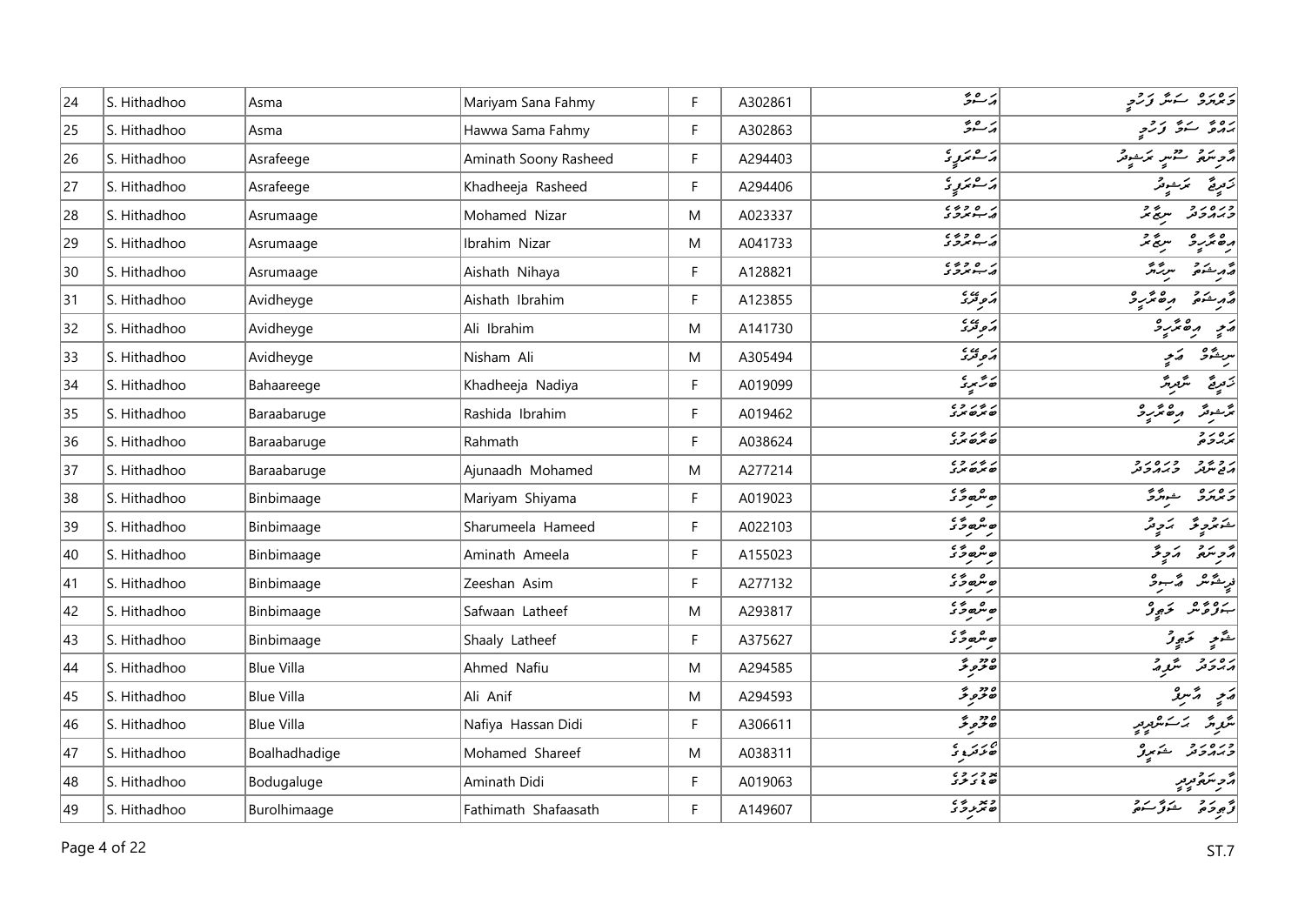| 50 | S. Hithadhoo | Center Point     | Ali Salih               | M  | A032115 | مەمرى <i>ي بىر ۋە بىر ھ</i>                        | ړې به ده.<br>د پ                                 |
|----|--------------|------------------|-------------------------|----|---------|----------------------------------------------------|--------------------------------------------------|
| 51 | S. Hithadhoo | Center Point     | Abdulla Solih           | M  | A077190 |                                                    | ەھىراللە                                         |
| 52 | S. Hithadhoo | Chaadhanee Villa | Aminath Latheefa        | F. | A055334 | ڭۇقرىبرە ئۇ                                        | خبجوتر<br>أرمز                                   |
| 53 | S. Hithadhoo | Cirrus           | Ali Abbadhu             | M  | A309003 | سەپرىشە                                            | $rac{200}{2000}$                                 |
| 54 | S. Hithadhoo | Cirrus           | Sulthan Ibrahim         | M  | A309007 | سەپرىشە                                            | ره و و ه<br>ە ھەترىرى                            |
| 55 | S. Hithadhoo | Copy ge          | Mariyam Najaa           | F  | A292645 | بر<br>موريد                                        | ر ه ر ه<br><del>و</del> بربرو<br>سرة             |
| 56 | S. Hithadhoo | Cozy Round       | Ibrahim Shafeeu         | M  | A024218 | م پر بر و ه<br>ما سم بر بر مرد                     | ا پر ځانگړنه د<br>شَوَرٍ رُ                      |
| 57 | S. Hithadhoo | Cozy Round       | Fathimath Saeeda        | F  | A047264 | ءَ پر پر ژهره                                      | وَجوحَةِ سَهِيمٌ                                 |
| 58 | S. Hithadhoo | Cozy Round       | Aminath Nasheeda        | F. | A054808 | ء<br> پېښم <i>د م</i> ر                            | أأروبتهم الترشوش                                 |
| 59 | S. Hithadhoo | Cozy Round       | Dr. Ahmed Abdulla Didi  | M  | A057017 | م<br>تايم <i>پرو</i> شن                            | ره رو رو ده و الله در د                          |
| 60 | S. Hithadhoo | Cozy Round       | Abdulla Mohamed         | M  | A131567 | م سي بر حرم من المعني<br>مسيح بر مركز من           | رە داللە دىرە دو                                 |
| 61 | S. Hithadhoo | Cozy Round       | Aishath Didi            | F  | A261208 | م پر بر و ه <sub>و</sub> ه<br>م                    | و د کرد کو د د د کرد کرد.<br>د کرد کشور کو د کار |
| 62 | S. Hithadhoo | Daylight Villa   | Hassan Jamal            | M  | A061476 | } ئەربۇرۇ                                          | $\frac{252}{252}$ $\frac{222}{25}$               |
| 63 | S. Hithadhoo | Dhabuvilla ge    | Aishath Faheema         | F  | A019305 | پر چه په<br>  ترخو پوځو په                         | أشهر شده وكرد                                    |
| 64 | S. Hithadhoo | Dhabuvilla ge    | Fathimath Shakeela      | F  | A022129 | ترځونځۍ                                            | قرموخرة المستوريح                                |
| 65 | S. Hithadhoo | Dheedhaaruge     | Haanee Waheed           | F  | A292065 | و چې و د<br>تونگرىنرى                              | محسور وكردية<br>المحسور وكردية<br>المرحمد وكردية |
| 66 | S. Hithadhoo | Dheedhaaruge     | Nihaaee Waheed          | F. | A292069 | و دگرىز د <sup>ە</sup><br>ئ <sub>ە</sub> يتىرىمى ئ |                                                  |
| 67 | S. Hithadhoo | Dheedhaaruge     | Fathmath Samavy Rasheed | F. | A292070 | وروژ بر د                                          | وتجوحاها المكافح المتصوفر                        |
| 68 | S. Hithadhoo | Dhirimaage       | Fathimath Nafha         | F. | A021943 | ورىرىچ<br>مرىرىچە                                  | وٌ وَدَهُ سَرُونَهُ                              |
| 69 | S. Hithadhoo | Dhirimaage       | Mohamed Azoor           | M  | A076542 | توبور <sup>ي</sup><br>تربورگ                       | כנסנכ נחבר                                       |
| 70 | S. Hithadhoo | Eggamuge         | Fathimath Ali Didi      | F  | A019673 | 55599                                              | أوجوحكم المكومومر                                |
| 71 | S. Hithadhoo | Eggamuge         | Hassan Zareer           | M  | A104057 | ، ه ر و ،<br>پر پر <del>ر</del> ر                  | ىر كىشى ئىم ئىرىتى                               |
| 72 | S. Hithadhoo | Eggamuge         | Abdulla Waseem          | M  | A296252 | 55500                                              | رە دالله مۇسوم                                   |
| 73 | S. Hithadhoo | Eggamuge         | luthisam Hassan Lathyf  | F  | A296262 | 55599                                              | رەپ ئەڭ باسىش كېرو                               |
| 74 | S. Hithadhoo | Eggamuge         | Muaviyath Hassan Lathyf | M  | A296267 | 55599                                              | כזי גב גבור בתור                                 |
| 75 | S. Hithadhoo | Eggamuge         | Rifaa Waseem            | F  | A296269 | 55599                                              | برژ کا پاد                                       |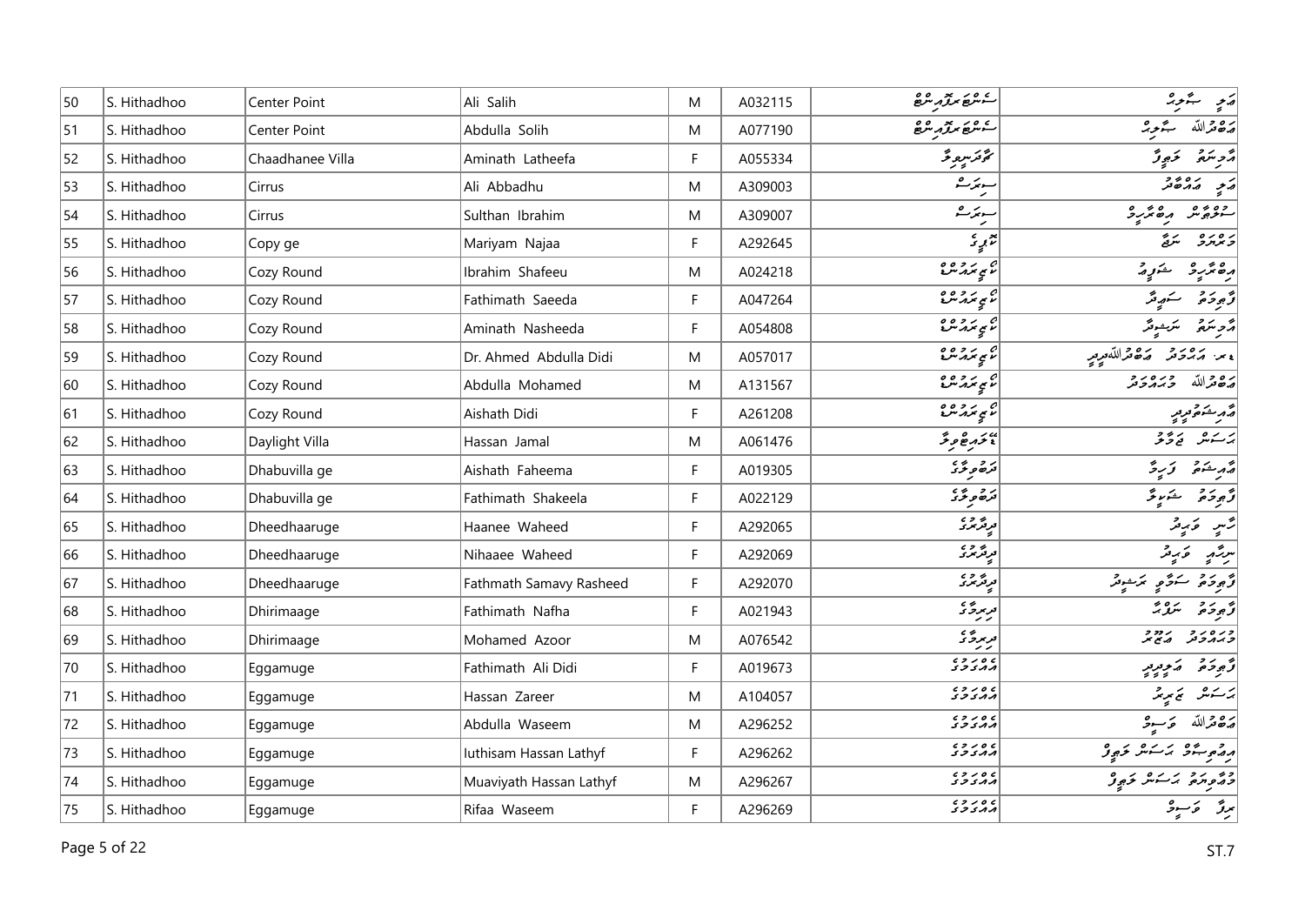| 76  | S. Hithadhoo | Eggamuge         | Rayaa Waseem               | F  | A366128 | 55500                                        | بزوش كاسبوق                                              |
|-----|--------------|------------------|----------------------------|----|---------|----------------------------------------------|----------------------------------------------------------|
| 77  | S. Hithadhoo | Ekonium          | Hawwa Seena                | F. | A028049 | $\overset{\circ}{\mathscr{A}}_{\mathscr{A}}$ | برە پ                                                    |
| 78  | S. Hithadhoo | Ekonium          | Aminath Zoona              | F. | A036651 | $\frac{1}{2}$                                | دو پر<br>سم سر<br>ړڅ پرېږ                                |
| 79  | S. Hithadhoo | Fehifarudhaage   | Ali Rasheed Majdee         | M  | A050988 | ې په د وي.<br>نورنو ترور                     | ړې پرېښو وکړې<br>مړ                                      |
| 80  | S. Hithadhoo | Fenfoahmaage     | Ali Futhaa                 | M  | A293248 | ، وہ ہ و و ،<br>او سرو پر و ی                | ەيروپ                                                    |
| 81  | S. Hithadhoo | Fengadudhoshuge  | Fathimath Rasheeda         | F  | A294313 | ه د د د د د د<br>توسری ترس                   | و و د د سر انداز                                         |
| 82  | S. Hithadhoo | Fenmeeruge       | Khadeeja Abdul Hakeem      | F  | A019662 | ۇ ئۈچە يۈتە                                  | زرق مەدەر ە                                              |
| 83  | S. Hithadhoo | Fenmeeruge       | Aminath Afiya Abdul Hakeem | F  | A068081 | ې مر <sub>ح</sub> پر <sub>د</sub>            | أدوسم أأروش أأود ودوريا                                  |
| 84  | S. Hithadhoo | Fenmeeruge       | Asma Abdul Hakeem          | F  | A100295 | ئۇيۇ <sub>چە جە</sub> ج                      | رمشقر<br>ره وه د ره<br>پره ترور رو                       |
| 85  | S. Hithadhoo | Fenmeeruge       | Ali Riza                   | M  | A146821 | ۇ ئىرىپە بىرى                                | ړَي برِتٌ                                                |
| 86  | S. Hithadhoo | Fenmeeruge       | Ibrahim Mohamed            | M  | A158095 | ۇ ئىرىپە جرى                                 | ە ھەترىرى<br>برھەترىرى<br>و ر ه ر و<br>تر پر ژ تر        |
| 87  | S. Hithadhoo | Fenmeeruge       | Aaish Waleed               | F  | A296250 | ې مر <sub>ح</sub> پر <sub>ئ</sub>            | أأرث أأوقر                                               |
| 88  | S. Hithadhoo | Feyrugasdhoshuge | Neela Ali                  | F  | A020104 | د، و رے پو و ،<br>تو بری سسترمری             | سرڈ کے خ                                                 |
| 89  | S. Hithadhoo | Feyrugasdhoshuge | Mohamed Lujain Thalal      | M  | A277612 | ده و ر<br>تو بر یک سوتر در                   |                                                          |
| 90  | S. Hithadhoo | Feyrugasdhoshuge | Nishan Ali                 | M  | A305398 | ده و ر<br>تو بو ی سوتر د ی                   | <br> سربشگر کمیتم                                        |
| 91  | S. Hithadhoo | Flower Garden    | Azwa Naseer                | F. | A278390 | ە بەير<br><b>زى</b> ردۇ بىر ي                | روء سكب ويحر                                             |
| 92  | S. Hithadhoo | Fuhkafage        | Ahmed Husham               | M  | A292100 | و ە ر ر ،<br>تى پر ئىس ئ                     | رەر دىپە                                                 |
| 93  | S. Hithadhoo | Funagasdhoshuge  | Mariyam Mohamed            | F  | A026373 | و پر پر ويو و ۽<br>نو سرپر سونٽرمري          | و ر ه ر د<br>تر پر ژ تر<br>ر ه ر ه<br><del>و</del> بربرو |
| 94  | S. Hithadhoo | Glory            | Mariyam Shabeena           | F  | A021006 | ە مىمىيە                                     | ر ه ر ه<br>شەھ ئىر                                       |
| 95  | S. Hithadhoo | Goayaa Villa     | Hawwa Latheefa             | F  | A022087 | ە بەر<br>ئەترەپەتى                           | برەپچ<br>ځږو تر                                          |
| 96  | S. Hithadhoo | Goayaa Villa     | Khadeeja Shaufa            | F  | A125121 | ? پڑ <sub>ھ ب</sub> وگ                       | ئر توقع<br>م<br>شەرىخ                                    |
| 97  | S. Hithadhoo | Gold Dream       | Fathmath Fahmy             | F  | A058522 | ه وه وه و ه<br>د عرو و مرد                   | وٌمودَهُ وَرْحٍ                                          |
| 98  | S. Hithadhoo | Golden Flower    | Latheefa Mohamed           | F. | A018851 | ہ ہ ر ہ ہ ہ ر<br>ى نژ ۽ سرني توبىر           | كجور ورەرد                                               |
| 99  | S. Hithadhoo | Good Luck        | Hassan Areesh              | M  | A308073 | د ه بره<br>د ٤ مر <sup>ر</sup>               |                                                          |
| 100 | S. Hithadhoo | Gulaabeege       | Abdulla Hafeez             | M  | A020690 | د نژه د<br>د نژه د                           | برە داللە بروپۇ                                          |
| 101 | S. Hithadhoo | Gulhazaaruge     | Ahmed Mohamed              | M  | A060039 | و ہ مرید و بر<br>مح <b>رض بمر</b> ی          | ג סגב בג סגב<br>הגבע בגהבע                               |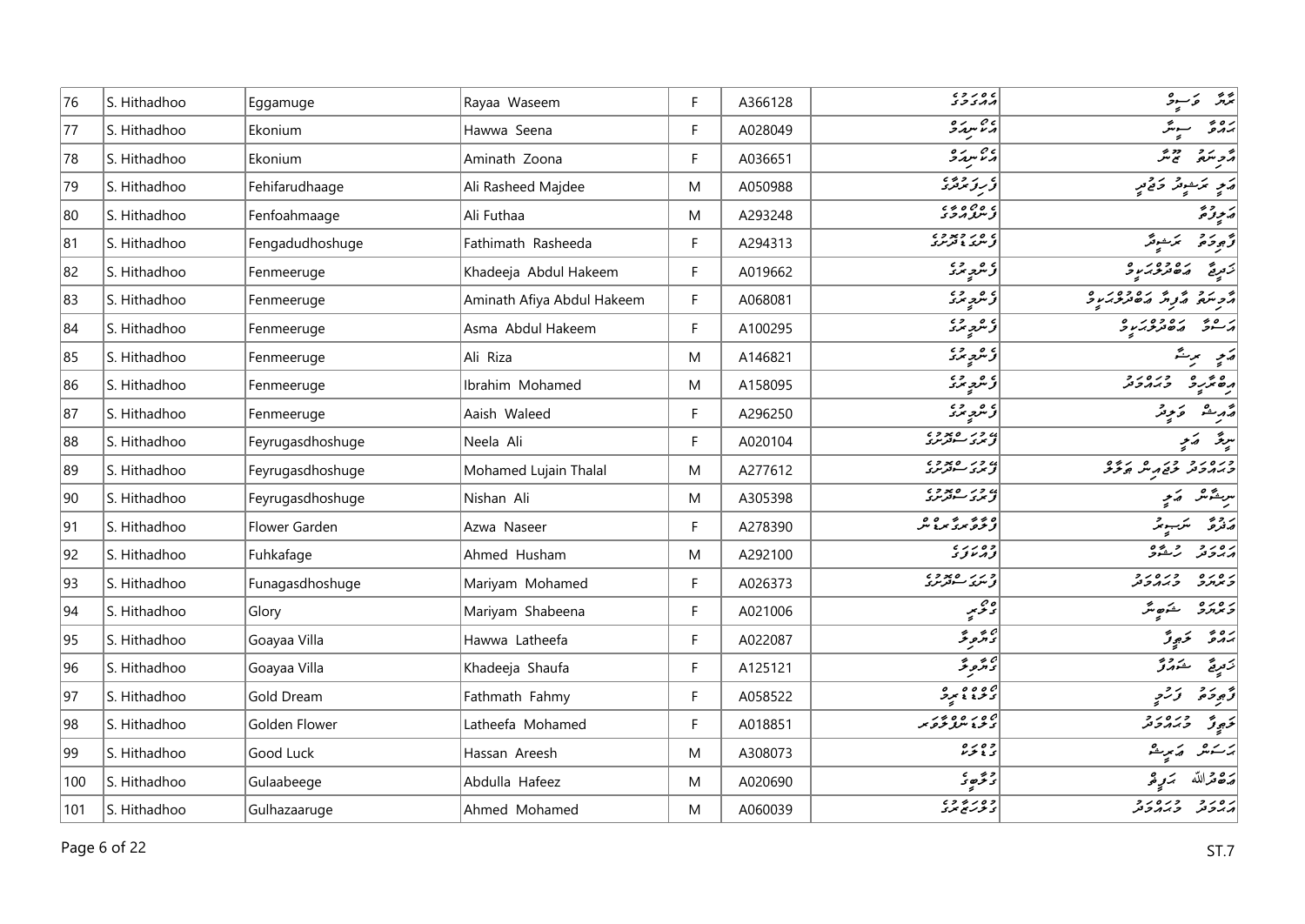| 102 | S. Hithadhoo | Gulhazaaruge     | Ali Ibrahim Didi         | M  | A062166 | و ه ر پر و ،<br>د <del>ن</del> ورنځ بود   | ړې ره تر دوبرد                             |
|-----|--------------|------------------|--------------------------|----|---------|-------------------------------------------|--------------------------------------------|
| 103 | S. Hithadhoo | Gulhazaarumaage  | Fathimath Nasra          | F  | A125565 | و ه ر بر و د ،<br>د نوریخ بود د           | ىئەسەتىر<br>ء بر د<br>ترجو حو              |
| 104 | S. Hithadhoo | Gulhazaarumaage  | Dhunya Ibrahim Didi      | F  | A277319 | و ه د پر و پر د<br>د نورنځ ندو د          | و ه و<br>ترس<br>__<br>پرځ ټر و در در       |
| 105 | S. Hithadhoo | Gulhazaarumaage  | Aminath Nazha            | E  | A296367 | و ه ر پر و پر د<br>د نور پنج بود د        | و څخه سره<br>سرچ پژ                        |
| 106 | S. Hithadhoo | Gulhazaarumaage  | Mohamed Ibrahim Didi     | M  | A296417 | و ه ر پر و پر ،<br>  د نور بنج برو د      | ورەرو مەگرىۋىرىر                           |
| 107 | S. Hithadhoo | Haavilla         | Aishath Shaheen Najmee   | F. | A147646 | رٌّہ ِ تَرُ                               | وأرجأه حديد للمعج                          |
| 108 | S. Hithadhoo | Haavilla         | Shanaz Najmy             | F  | A147647 |                                           | فيشترج لترقيح                              |
| 109 | S. Hithadhoo | Haavilla         | Ahmed Shaun Najmy        | M  | A278760 | رًّ <sub>مو</sub> وَّ                     | ر و د و د و د سرچ د                        |
| 110 | S. Hithadhoo | Haifa            | Aminath Shifana          | F  | A301553 | تەدۋ                                      | أزويتهم شورتمر                             |
| 111 | S. Hithadhoo | Halavelige       | Hawwa Mohamed            | F  | A148463 | ترىخ موتى                                 | ره دره رد<br>پهرو وبروتر                   |
| 112 | S. Hithadhoo | Halavelige Aage  | Shadiya Hassan           | F  | A025409 | ر ر ، <sub>و ، پ</sub> ،<br>ر ز و و د د د | ڪوريز پرڪير                                |
| 113 | S. Hithadhoo | Halavelige Aage  | Mohamed Miushar          | M  | A152595 | ژبره و ه ژبره                             | ورەرو دەرمۇم                               |
| 114 | S. Hithadhoo | Happy Land       | Mohamed Faseen Hussain   | M  | A294765 | <sup>ى</sup> پەغمى                        | ورەرو زىر سار ئەسكەر                       |
| 115 | S. Hithadhoo | Hathaa           | Abdulla Saeed            | M  | A081277 | ريج                                       | مَەھىمەللە سەمەم                           |
| 116 | S. Hithadhoo | Hazaarumaage     | Nafiza Hafeez            | F  | A019191 | ر ۶ و ۶ ی<br>رسخ بوری                     | سٌموِنَزٌ - سَوِنْدُ                       |
| 117 | S. Hithadhoo | Hazaarumaage     | Ahmed Zulain             | M  | A022038 | ر ۶ و ۶ و<br>رسخ بوری                     | ره رو و در شکرد میکند.<br>امریک حاجه می سر |
| 118 | S. Hithadhoo | Hazaarumaage     | Yoosuf Hafeez            | M  | A154014 | ر ۶ و ۶ ی<br>تریخ بوری                    | دد وه بر د د<br>ارسسو بروپه                |
| 119 | S. Hithadhoo | Hazaarumaage     | Hawwa Nazahath           | F  | A294753 | ر ۶ و ۶ ی<br>رسخ مرو ی                    | رەپ شەرد                                   |
| 120 | S. Hithadhoo | Hazaarumaage     | Mohamed Ubadhath Hussain | M  | A294754 | ر ۶ و ۶ ی<br>رسخ مرو ی                    | ورەر د دور د د کرم                         |
| 121 | S. Hithadhoo | Hazaarumaage     | Aishath Hanaz Rasheed    | F  | A294755 | ر پر و پر ی<br>رسم مرو <sub>م</sub>       | مەر شەرقى بەللار بىر شوند                  |
| 122 | S. Hithadhoo | Helebelige       | Aishath Sheereen         | F  | A019595 | ه ، ، ، ،<br>روه <sub>فر</sub> د          | ۇرىشكى سىرىر                               |
| 123 | S. Hithadhoo | Helebelige       | Fathimath Shihany Habeeb | F  | A115901 | ی ی ی ی<br>رنو <i>ه و</i> ی               | توج ده شرگس نه ده                          |
| 124 | S. Hithadhoo | Helebelige       | Mariyam Maisara Habeeb   | F  | A295074 | ئ ئ ئ ئ                                   | ג בינוב בן הוביל גם                        |
| 125 | S. Hithadhoo | Hirigaadhoshuge  | Fauziyya Hussain         | F  | A009948 | ار بر پر د د د<br>ار برد تر تر د          | زرمي مهر بر شهر شر                         |
| 126 | S. Hithadhoo | Hithigasdhoshuge | Aishath Sana             | F  | A277183 | ر مړی کر ده ده ده ته د                    | ۇرىشكۇ سىگە                                |
| 127 | S. Hithadhoo | Hithigasdhoshuge | Mohamed Azmeel           | M  | A294480 | اره د حود د ،<br>- در                     | בגם גם בביב                                |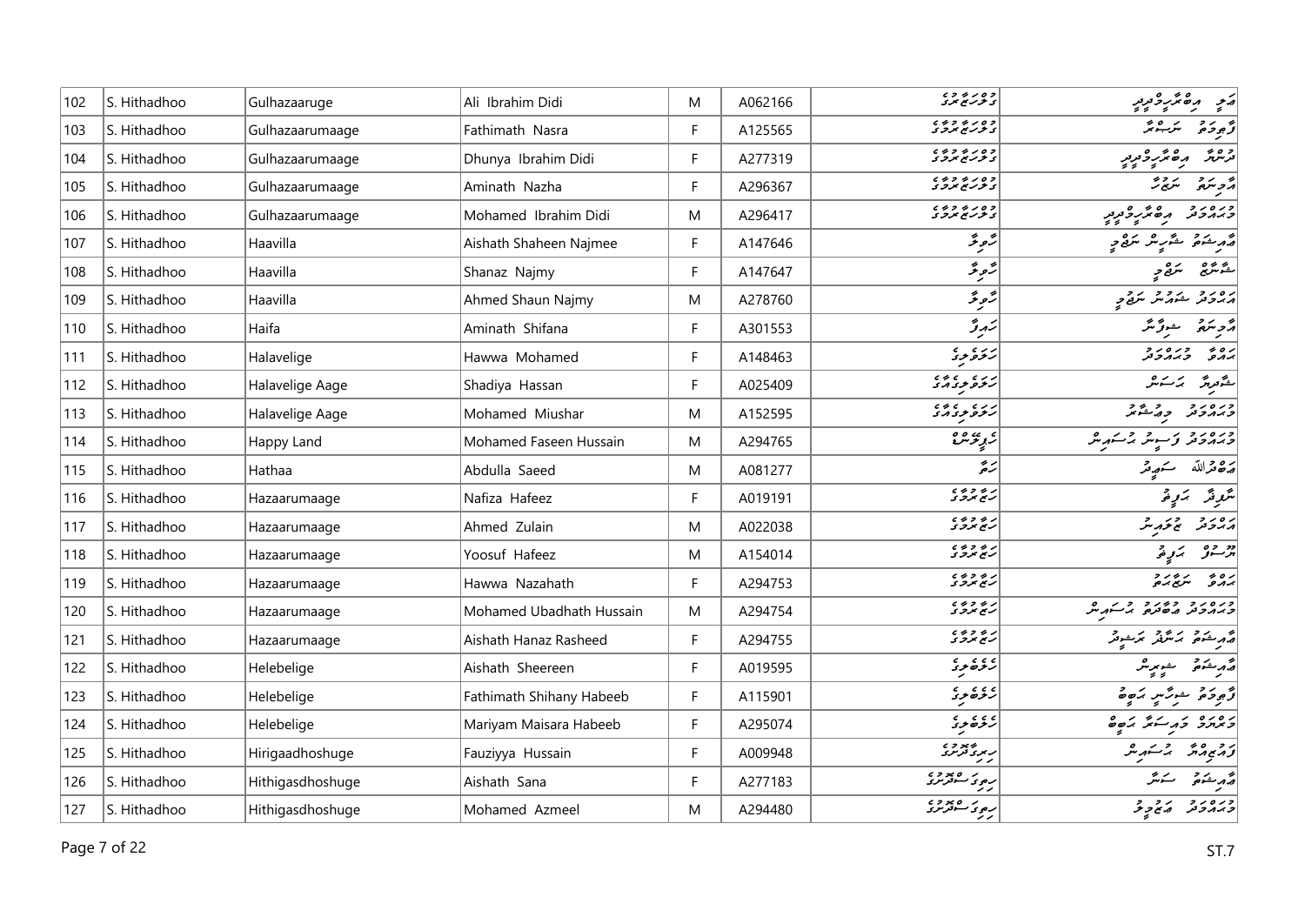| 128 | S. Hithadhoo | Hiyalee Villa   | Aminath Nasreena           | F  | A125133 | ر پر پوءِ پُر                          | أأرجع أأراد المستعر                                                                                                    |
|-----|--------------|-----------------|----------------------------|----|---------|----------------------------------------|------------------------------------------------------------------------------------------------------------------------|
| 129 | S. Hithadhoo | Husnooge        | Hawwa Haneef               | E  | A009548 | و مەددى<br>سەبىرى                      | برەق بەسرو                                                                                                             |
| 130 | S. Hithadhoo | Huvadhuge       | Aminath Shaina             | F  | A295043 | و ر و ،<br>رحافری                      | شەھرىتىر<br>أرمز                                                                                                       |
| 131 | S. Hithadhoo | Huvadhumaage    | Fathimath Zuhair           | F  | A125485 | و ر و د »<br>روىرو د                   | تح ئەمرىتى<br>و مر د<br>تر مور م                                                                                       |
| 132 | S. Hithadhoo | Irudhey Villa   | Aishath Saeeda             | F  | A156473 | مر ترتر عرقر                           | ۇرىشكى سىرتىگە                                                                                                         |
| 133 | S. Hithadhoo | Ithaamuiyge     | Mariyam Yamna Nazeer       | F. | A255854 | أرجوه وه                               | ג 2010 גם 2 תבית ה                                                                                                     |
| 134 | S. Hithadhoo | Jeymge          | Agleema Naseem             | F  | A092213 | پے و   ي<br>  فع تر تر                 | 23 جوءًا    سَرَ -- وقر                                                                                                |
| 135 | S. Hithadhoo | Kanmatheege     | Hussain Siyaan             | M  | A295939 | ئەشرى <i>خ م</i> وتى                   | جر سنهر شهر مشر میشد.<br>مرگز میگر                                                                                     |
| 136 | S. Hithadhoo | Karaamaage      | Aishath Nafha Ibrahim      | F  | A277318 | ر ۶۵۵.<br>ما بورسی                     |                                                                                                                        |
| 137 | S. Hithadhoo | Karanfooge      | Ibrahim Ragib              | M  | A150344 | ر ر د ده د.<br>تا بر سرو د             | ە ئەر ئەر ئەر ئەر                                                                                                      |
| 138 | S. Hithadhoo | Kelaamaage      | Husein Hafiz               | M  | A295097 | ، پیچ ۽<br>ما مگر تر <sub>ک</sub>      |                                                                                                                        |
| 139 | S. Hithadhoo | Keuvalige       | Aminath Mohamed Didi       | F  | A019114 | ه در په<br>مه تور                      | أأوسم وبرور ويوبر                                                                                                      |
| 140 | S. Hithadhoo | Keuvalige       | Mohamed Didi               | M  | A019260 | ، در به<br>ماره مرد                    | و ر ه ر و<br>د بر پر و ترترتر                                                                                          |
| 141 | S. Hithadhoo | Keuvalige       | Mariyam Midhuhath          | F  | A073967 | ، در ،<br>مهروبور                      | ג סג ס<br>בינו <i>נוב</i> בנגם                                                                                         |
| 142 | S. Hithadhoo | Keuvalige       | Aishath Abdulla            | F  | A123186 | ، در د ،<br>ماړه مرد                   | صمر منحمر صكرة وترالله                                                                                                 |
| 143 | S. Hithadhoo | Keuvalige       | Fathimath Abdulla          | F  | A294285 | پر حرم پر                              | قرموح صكائله                                                                                                           |
| 144 | S. Hithadhoo | Kukunmaage      | Hussain Fahumee            | M  | A027896 | د د ه و و ،<br>ما ما مرو د             | يزحكموننك وكرجي                                                                                                        |
| 145 | S. Hithadhoo | Kukunmaage      | Aishath Afaa Hussain Fahmy | F  | A277215 | د د ه و و ،<br>ما ما مرچ ي             |                                                                                                                        |
| 146 | S. Hithadhoo | Kukunmaage      | Fathimath Niha Fahumee     | F  | A295948 | د د ه و د ،<br>ما ما مرچ ي             | وٌمودَهُ سِرٌ وَرُدٍ                                                                                                   |
| 147 | S. Hithadhoo | Kurikihilage    | Ahmed Shazmee              | M  | A099506 | ر<br>سربر برىدى<br>سربر بر             | رەرد شەجر                                                                                                              |
| 148 | S. Hithadhoo | Kurikihilage    | Fathmath Sana Zubair       | F  | A293092 | ا تا بر با برخ<br><u>المربو</u> ر برخ  | توجدة ويتر بمفهر                                                                                                       |
| 149 | S. Hithadhoo | Lainoofarumaage | Hussain Ali                | M  | A021985 | <br>  در دور و و و و                   | 2 س <i>ەر شەرقى</i> يېزىيەت كەنتى بىر ئەستىگان كىلەت كەنتى كەنتى كەنتى كەنتى كەنتى كەنتى كەنتى كەنتى كەنتى كەنتى كەنتى |
| 150 | S. Hithadhoo | Lainoofarumaage | Fathimath Nabahath         | F  | A305287 | ى پەرەپرە ئ                            |                                                                                                                        |
| 151 | S. Hithadhoo | Land mark       | Fathmath Nadhuwa           | F  | A294790 | ر، ه ه و په ه<br>مرس و <sub>مر</sub> ر | و دو بروه                                                                                                              |
| 152 | S. Hithadhoo | Land mark       | Mohamed Zain               | M  | A305186 | ر، ه ه و په ه<br>مرس و <sub>مر</sub> ر | ورورو بمدعه                                                                                                            |
| 153 | S. Hithadhoo | Life            | Ahmed Athif                | M  | A019583 | خەرى                                   | رەر ئەر                                                                                                                |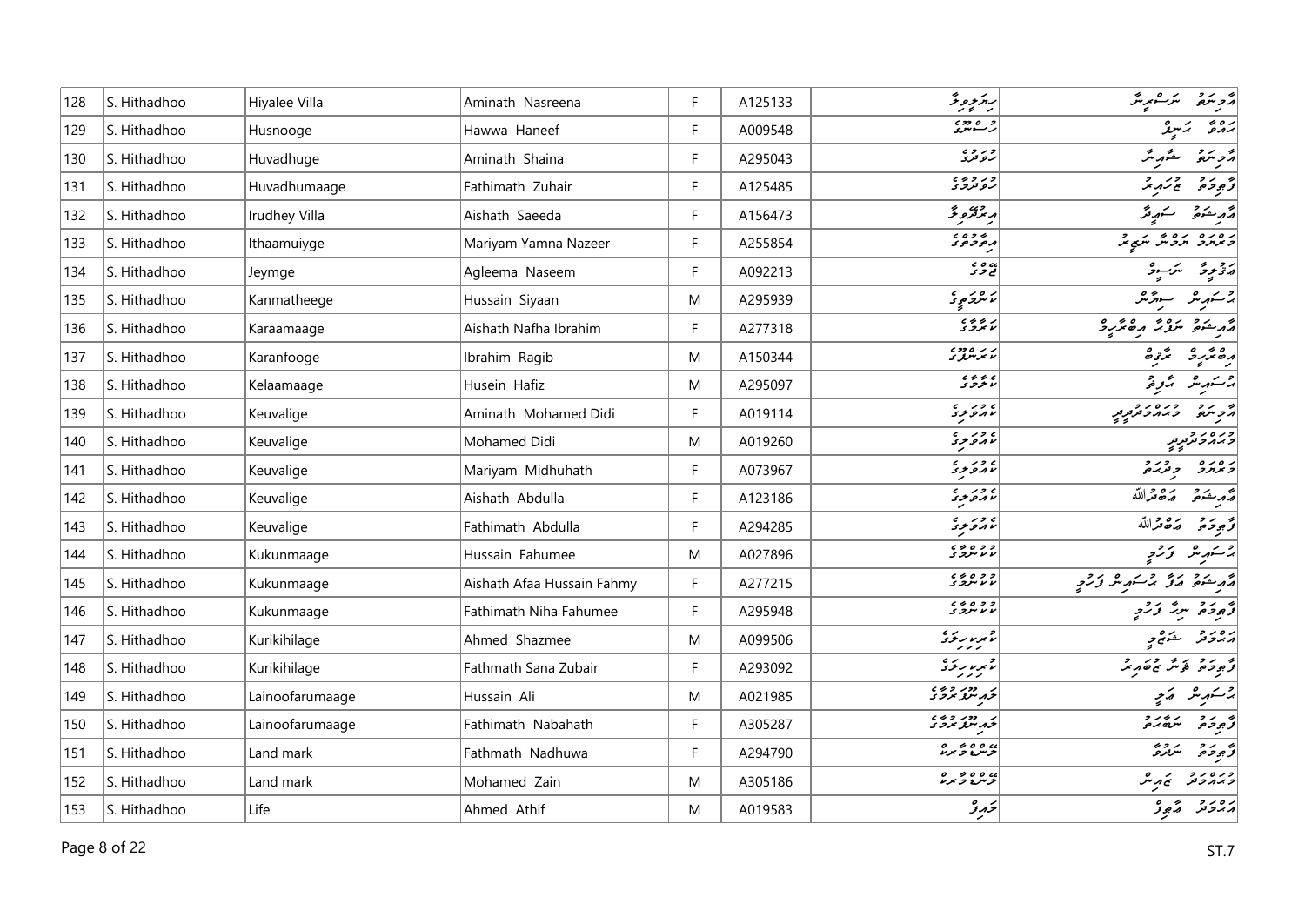| 154 | S. Hithadhoo | Life        | Aminath Ali          | $\mathsf F$ | A086409 | خەر بى                                       | أروبتهم<br>ەكىپىيە                                                                                                                                                                                                              |
|-----|--------------|-------------|----------------------|-------------|---------|----------------------------------------------|---------------------------------------------------------------------------------------------------------------------------------------------------------------------------------------------------------------------------------|
| 155 | S. Hithadhoo | Life        | Fathimath Leena      | F           | A294992 | خەرى                                         | حريثر<br>و مر د<br>گرمو ژه                                                                                                                                                                                                      |
| 156 | S. Hithadhoo | Lovely Star | Hussain Shinaz       | M           | A308597 | ئۇرۇمۇسىتى بىر                               | شومگر <sup>چ</sup><br>مر<br>جەسەمەر<br>س                                                                                                                                                                                        |
| 157 | S. Hithadhoo | Lucky Lodge | Khadeeja             | F           | A019661 | لخرموجوج                                     |                                                                                                                                                                                                                                 |
| 158 | S. Hithadhoo | Lucky Lodge | Mariyam Saeedha      | $\mathsf F$ | A019663 | تزريع ہ<br>                                  |                                                                                                                                                                                                                                 |
| 159 | S. Hithadhoo | Lucky Lodge | Fathimath Shimla     | $\mathsf F$ | A068961 | ئۇرىدى<br>  ئۇرىيە ئىرقى                     | وُمِرَدَةَ جُرَدَّدُ                                                                                                                                                                                                            |
| 160 | S. Hithadhoo | Lucky Lodge | Sheneena Zubair      | F           | A296560 | ئۇرىيىچە 2                                   | شور می می می می کند می                                                                                                                                                                                                          |
| 161 | S. Hithadhoo | Maabulhaage | Hawwa Hassan         | $\mathsf F$ | A018940 | / پر دی م<br>اگر نص بی می                    | رەپ برسكىر                                                                                                                                                                                                                      |
| 162 | S. Hithadhoo | Maabulhaage | Abdulla Waleed       | M           | A064020 | ۶ و ۶ و<br>تر ت <i>نه ت</i> ر <sub>ک</sub>   | <mark>بر25</mark> الله<br>ءَ وِتر                                                                                                                                                                                               |
| 163 | S. Hithadhoo | Maahiyaa    | Aishath Neena        | F           | A254404 | د مر<br>ر                                    | أقرم شدة سرينگر                                                                                                                                                                                                                 |
| 164 | S. Hithadhoo | Maahiyaa    | Azha Mohamed         | F           | A331302 | رشته بر                                      | ره دره در<br>مر <i>ج د</i> رمزد                                                                                                                                                                                                 |
| 165 | S. Hithadhoo | Maajehige   | Saudulla Wajdy       | M           | A067281 | پرې دي<br>  پرې کورنۍ                        | حدود الله حقيق                                                                                                                                                                                                                  |
| 166 | S. Hithadhoo | Maajehige   | Fathuhulla Wajdhy    | M           | A072653 | پرې دي<br>  پرې کورئ                         | وحيرالله عقيب                                                                                                                                                                                                                   |
| 167 | S. Hithadhoo | Maavahi     | Aishath Hassan       | $\mathsf F$ | A018952 | ۇ ئەر<br>بە                                  | ۇرىشكۇ بەسكىر                                                                                                                                                                                                                   |
| 168 | S. Hithadhoo | Maavahi     | Mohamed Inaz         | M           | A148124 | ۇ ئەر<br>بە                                  | ورورو مشج                                                                                                                                                                                                                       |
| 169 | S. Hithadhoo | Maavahi     | Abdulla Wasif        | M           | A308813 | ۇ ئەر<br>بە                                  | أرَدْ مَدَاللّهُ مُحْسِبُوْ                                                                                                                                                                                                     |
| 170 | S. Hithadhoo | Maavahi     | Mariyam Hamdha Ahmed | F           | A308814 | رمحمة سر                                     | ג סגם גם 2 גםגב<br>כמחב גבת הגבת                                                                                                                                                                                                |
| 171 | S. Hithadhoo | Maavahi     | Hassan Nasih Ahmed   | M           | A308815 | لمحتصب                                       | بر کامل مگر ہونے اور دیا دیکھیے کی مقدمت کی ایک کامل کرنے کی ایک ایک کامل کرنے کی ایک کامل کرنے کے مالک کا کا<br>ایک کامل کامل کامل کرنے کے مالک کامل کرنے کی مقدمت کی مقدمت کی مقدمت کی مقدمت کی ایک کامل کرنے کی مقدمت کی کام |
| 172 | S. Hithadhoo | Mabrookuge  | Azuhara Ahmed        | $\mathsf F$ | A293083 | ر ۵ دو و ۷<br>تر ت مورد ک                    | ر و دی در رو ر و<br>پرې رسمن پر پر تر تر                                                                                                                                                                                        |
| 173 | S. Hithadhoo | Mabrookuge  | Mohamed Aiman        | M           | A383178 | ر ۵ دو و ۷<br>تر ت مورد ک                    | כגם גם גם                                                                                                                                                                                                                       |
| 174 | S. Hithadhoo | Mabrookuge  | Ahmed Aman           | M           | A383179 | ر ۵ دو و ۷<br>تر ت مورد ی                    | גפיכ גליל                                                                                                                                                                                                                       |
| 175 | S. Hithadhoo | Mabrookuge  | Umuna Ahmed          | F           | A386172 | ر ۵ دو د ۷<br><del>ر</del> ت <i>ه بو ب</i> ر | ووعر أمارور                                                                                                                                                                                                                     |
| 176 | S. Hithadhoo | Mahulabuge  | Maryam Zoona         | F           | A019465 | ر و ر و ،<br>تر تر ن                         | ב זה כבוד.                                                                                                                                                                                                                      |
| 177 | S. Hithadhoo | Mahulabuge  | Inan Hassan Rashid   | F           | A277212 | ر و ر و ،<br>تر تر <del>ن</del>              | أریٹریٹر برے مگر بڑھونڈ                                                                                                                                                                                                         |
| 178 | S. Hithadhoo | Mahulabuge  | Fathimath Zahiqa     | F           | A295093 | ر ور و ،<br><mark>ژرنوه</mark> د             | قَە ئەرقىق ئىچ ئەرقى                                                                                                                                                                                                            |
| 179 | S. Hithadhoo | Mahulabuge  | Mohamed Hisaan       | M           | A295094 | ر و ر و ،<br>تر ترک                          | ورەرو بەشر                                                                                                                                                                                                                      |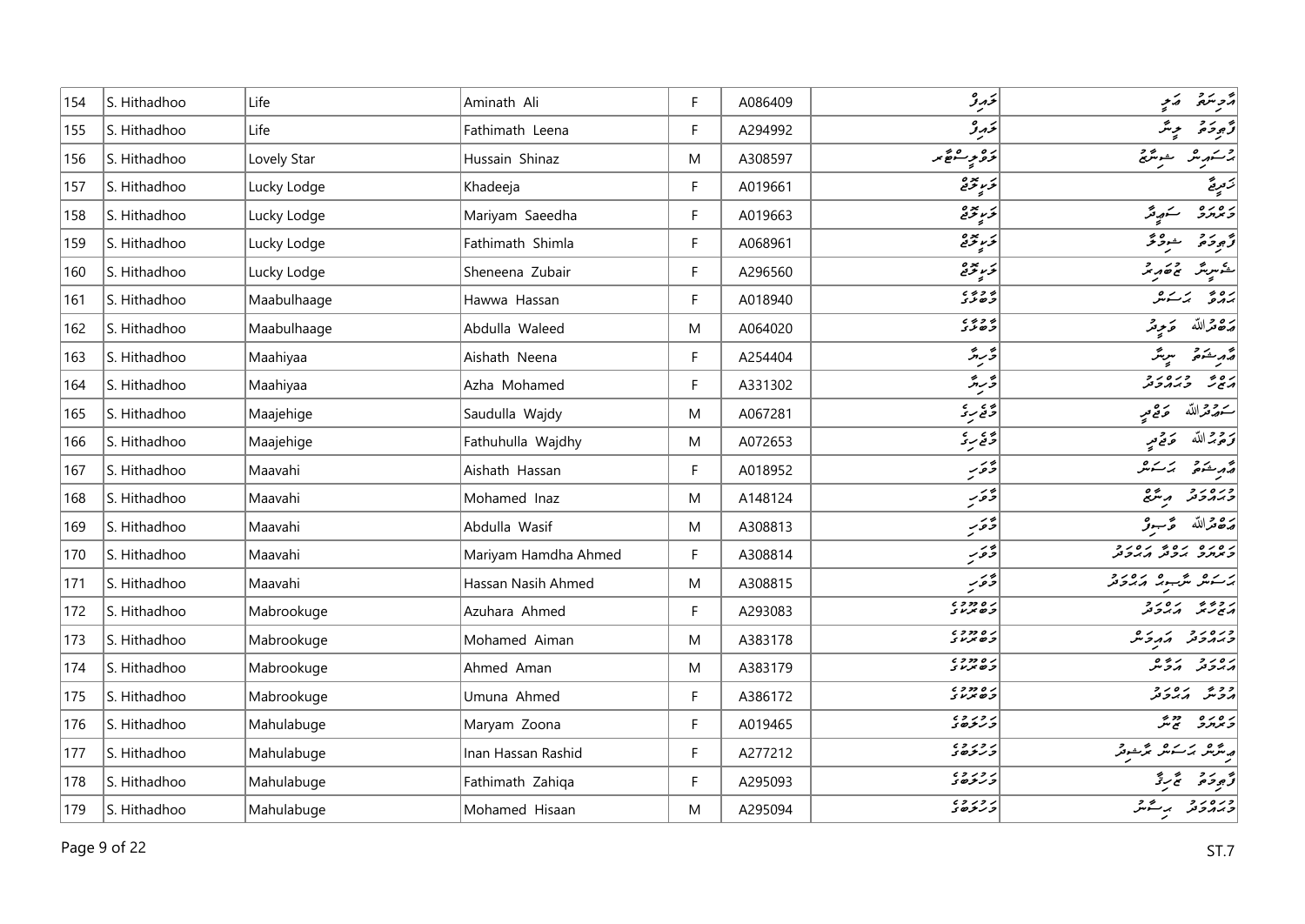| 180 | S. Hithadhoo | Makhmaagasdhoshuge     | Ali Hamoodh Hassan      | M           | A305593 | ر ه پر ر ه پود و ،<br><mark>تر</mark> نرن کا سافر مر <sub>ک</sub> | أربح بردد وأراكبهما                  |
|-----|--------------|------------------------|-------------------------|-------------|---------|-------------------------------------------------------------------|--------------------------------------|
| 181 | S. Hithadhoo | Malvin                 | Ali Nasheel             | M           | A330805 | 5 گۇھ بىر                                                         | أركمج الكريشوقى                      |
| 182 | S. Hithadhoo | Manaam                 | Ibrahim Abbas           | M           | A082991 | تر شره                                                            |                                      |
| 183 | S. Hithadhoo | Mandhoobuge            | Nathasha Ahmed          | F           | A293273 | ر ه دد د ،<br>تر سربر ن                                           | ىر ئەھەر ئەرەر ئەر                   |
| 184 | S. Hithadhoo | Manhal                 | Sofwath Mohamed Hussain | $\mathsf F$ | A100376 | ىر <i>ھەر</i> بۇ                                                  | رەرد درەرد در.<br>سۆۋە دىمەدىر بەسەر |
| 185 | S. Hithadhoo | Mashhooruge            | Ibrahim Ahmed Didi      | M           | A100166 | ر ۱۶۵۰ و د<br>تر شور بور                                          | رەپرى دەرەپرى<br>رەپرىي مەدەمبرىي    |
| 186 | S. Hithadhoo | Mashhooruge            | Hussain Irufan          | M           | A278470 | ر ده دو د ،<br>تر شور بور                                         | جاسكور مدورة                         |
| 187 | S. Hithadhoo | Mashhooruge            | Aishath Jazlee          | F           | A305470 | ر ده دو و د<br>تر شور بور                                         | و ديگر ديگرمي<br>د ديگر شمار         |
| 188 | S. Hithadhoo | Mashhooruge            | Fathmath Fazliya        | F           | A326139 | ر ده دد و د<br>تر شور بور                                         | وتجوزه وتجعره                        |
| 189 | S. Hithadhoo | Meroonaage             | Aminath Hafeeza         | $\mathsf F$ | A009967 | ے دو یو ے<br>حرمتری                                               | أأترجع أتراريخ                       |
| 190 | S. Hithadhoo | Meroonaage             | Zeenath Ahmed           | F           | A103880 | ے دو ہے ے<br>حر سری                                               | ي سَمَعْ دَرَ دِرْ دِ                |
| 191 | S. Hithadhoo | Merry Garden           | Hassan Didi             | M           | A056292 | د سربر و مر                                                       | <br> ئەسەئىرىرىر                     |
| 192 | S. Hithadhoo | Merry Garden           | Fathimath Ahmed Didi    | F.          | A128934 | ې پېړۍ کې مګر<br>خ <i>ې</i> تېرنگ تامکر                           | توجوحوا أكاد وترترير                 |
| 193 | S. Hithadhoo | Merry Garden           | Mohamed Mazhar          | M           | A258492 | ې په په په مر<br>حربې                                             | 2222 22022                           |
| 194 | S. Hithadhoo | Merry Garden           | Ahmed Maushoog          | M           | A305185 | ې په په په مر                                                     |                                      |
| 195 | S. Hithadhoo | Merry Garden Aage      | Hassan Waheed           | M           | A294743 | ې په پره وي<br>د مړي <mark>،</mark> سر <i>و</i> ي                 | پرسەنتىر - خەريىتىر                  |
| 196 | S. Hithadhoo | Miarange               | Fathimath Naseera       | F           | A100418 | جەئمەتىر                                                          | أرموخا فالمسور                       |
| 197 | S. Hithadhoo | Miarange               | Aminath Saba Ibrahim    | F           | A277217 | جەئمەتىر                                                          | ו נקר נו הוא ביותר כ                 |
| 198 | S. Hithadhoo | Miarange               | Ahmed Ibrahim Didi      | M           | A296003 | ود تر ده پ                                                        | رور ده ژروبر                         |
| 199 | S. Hithadhoo | Misrugandhakoalhimaage | Naila Ibrahim           | F           | A159607 | ە دىر بەرە بەر<br>دىبەندى سەرىكى بەرى                             | شرقه رەتمرۇ                          |
| 200 | S. Hithadhoo | Moonimaage             | Zaina Zahid Fahmy       | $\mathsf F$ | A277624 | وه سرچ ی<br>حس                                                    | ىم پىر ئىچ بىر ئىچ كى                |
| 201 | S. Hithadhoo | Moorubbage             | Athika Saeed            | $\mathsf F$ | A020139 | ח כם גם<br>צ'ומרים ב                                              | ۇرمۇ سۇرىگە                          |
| 202 | S. Hithadhoo | Moorubbage             | Samiya                  | $\mathsf F$ | A020224 | دد و ه ر بر<br>تر <del>ب</del> ر بر حا بر                         | ستمريز                               |
| 203 | S. Hithadhoo | Moorubbage             | Abdulla Rasheed         | M           | A045212 | ח כם ג'ם<br>צ'ו <i>נ</i> רום צ                                    | أرة مرالله تمتحيص                    |
| 204 | S. Hithadhoo | Moorubbage             | Mariyam Fazna           | F           | A125151 | ח כם ג'ם<br>צ'ו <i>נ</i> רום צ                                    | رەرە زەش                             |
| 205 | S. Hithadhoo | Moorubbage             | Aminath Sada Saeed      | F           | A277651 | ח כם ג'ם<br>צ'ו <i>נרי</i> ם צ                                    | أأرجر منتقر سكرور فر                 |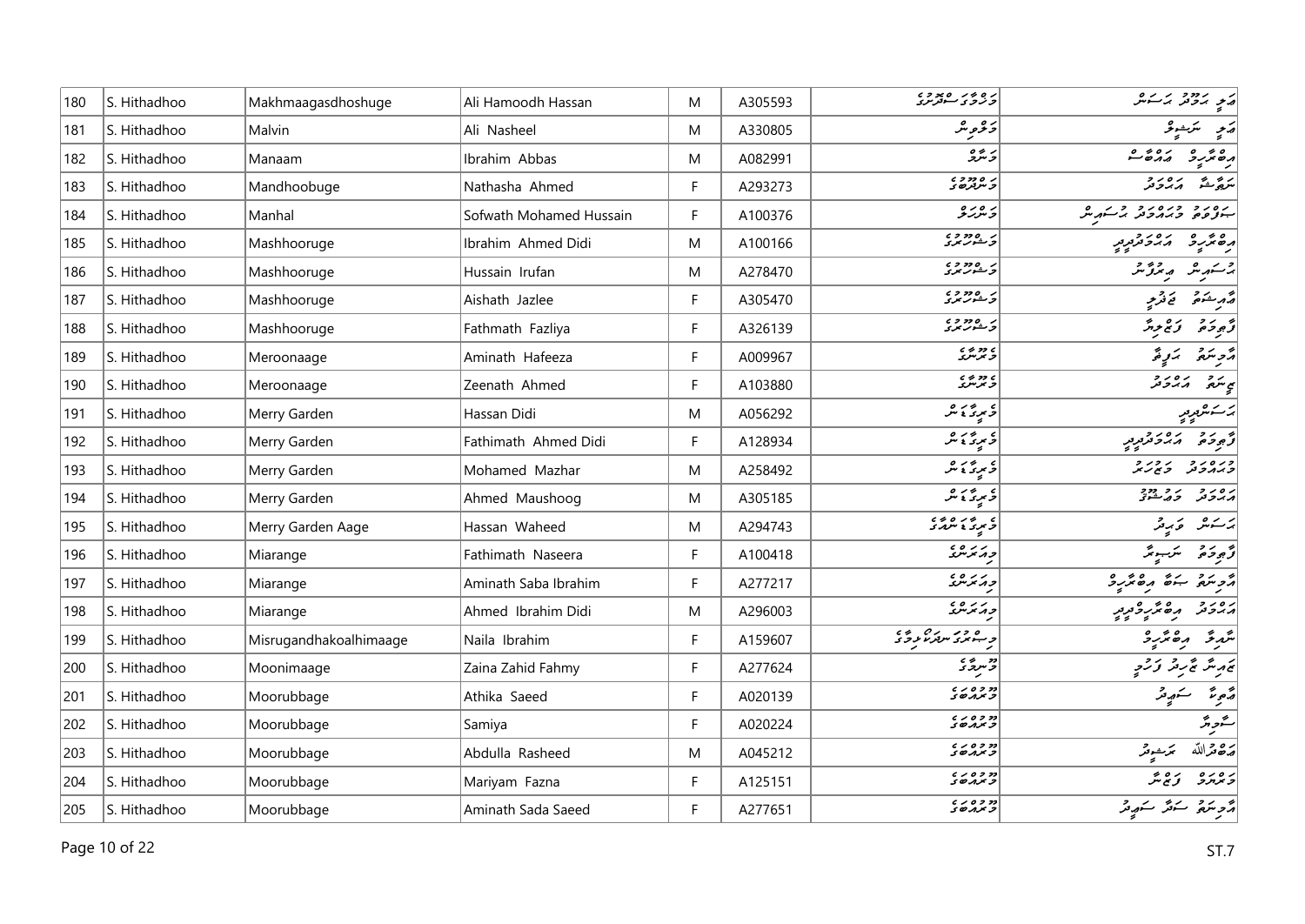| 206 | S. Hithadhoo | Moorubbage       | Fathimath Sana Saeed    | F           | A302990 | ח כם ג'ם<br>צ'ו <i>נר</i> וס ב               | قُرُوحِ مُ سَمَّرٌ سَمْرٍ قُرْ          |
|-----|--------------|------------------|-------------------------|-------------|---------|----------------------------------------------|-----------------------------------------|
| 207 | S. Hithadhoo | Moorubbage       | Aishath Azalath         | F           | A302998 | دد و ه ر بر<br>تر بوره ی                     |                                         |
| 208 | S. Hithadhoo | Moorubbage       | Mohamed Shamoon Saeed   | M           | A303000 | ח כם ג'י<br>צ'י <i>נ</i> רוס צ'              | ورەرو رەدوە بەرو                        |
| 209 | S. Hithadhoo | Mooview          | Fathimath Ahmed         | F           | A020465 | لترحر فر                                     | توجوحو برەرد                            |
| 210 | S. Hithadhoo | Mooview          | Aishath Siyana          | F           | A261487 | ود و<br>حرم مر                               | ە بەيسىدە ئىسىرىتىر                     |
| 211 | S. Hithadhoo | Mooview          | Aminath Shazra          | F           | A326140 | ادو مر<br>احرام                              | د در دره در د                           |
| 212 | S. Hithadhoo | Mushthareege     | Ali Hassan Didi         | M           | A036385 | د مشور پر <sup>م</sup>                       | پر پر سکس تر پر پر                      |
| 213 | S. Hithadhoo | Naasiradhdhooge  | Aminath Waseela         | E           | A018897 | مگر سوئېره ددې<br>مگر سوئېر د فري            | أأدمن وسو                               |
| 214 | S. Hithadhoo | Naasiradhdhooge  | Muaz Mohamed Didi       | M           | A364187 | مگر سوئبر در دره<br>مگر سوئبر در قری         |                                         |
| 215 | S. Hithadhoo | Nanreethige      | Mohamed Hisan Ali Fahmy | M           | A277908 | ىئەبىرىيە<br>س                               | ورەرو برگىر كې ۋرې                      |
| 216 | S. Hithadhoo | Nanreethige      | Khadheeja Zubair        | F           | A307951 | ىئەبىرىدى<br>ئ                               | كرسي من المحمد المحمد                   |
| 217 | S. Hithadhoo | Neelee Sithaaraa | Mohamed Migdad          | M           | A021453 | امر و سوء پر<br><u>سرو س</u> ون <sub>د</sub> | وره رو ه ه و<br><i>و پرم</i> ونر فوترنر |
| 218 | S. Hithadhoo | New Choice       | Ahmed Amir              | M           | A128301 | سرچينېر شه                                   | رەرو ۋە                                 |
| 219 | S. Hithadhoo | Nikagasdhoshuge  | Ali Shareef             | M           | A024462 | سربر کر دے دے<br>سربری سنگورس                | أتذموا المشاموقر                        |
| 220 | S. Hithadhoo | Nikagasdhoshuge  | Ibrahim Yuman Shareef   | M           | A105426 | ر ر ر ص د و د<br>سربا ی سسوتسروی             | مەھەر دە مەدە ئەر                       |
| 221 | S. Hithadhoo | Nikagasdhoshuge  | Mariyam Jiya Shareef    | $\mathsf F$ | A105451 | سربر کر دی دی۔<br>سربری سنگرمری              | د ويردو برگر ځېږو                       |
| 222 | S. Hithadhoo | Nooraanee Villa  | Aminath Safwa Mohamed   | F           | A294255 | تر ټر سره ژ                                  | د شرد به دره در د                       |
| 223 | S. Hithadhoo | Nooree Villa     | Hassan Khalid           | M           | A082924 | يژ <sub>موعو</sub> مۇ                        | يُرَسَمَّسُ الْأَحْرَىٰلُ               |
| 224 | S. Hithadhoo | Nooree Villa     | Ulfath Ibrahim          | E           | A296071 | يژ <sub>موعو</sub> مۇ                        | وه ده وه ده کرد                         |
| 225 | S. Hithadhoo | Nooru Vaadhee    | Aminath Rasheeda        | F           | A021696 | ۔<br>سربر جو مر                              | أروسكا المتحر المتفرد                   |
| 226 | S. Hithadhoo | Nooru Vaadhee    | Ahmed Afsah Habeeb      | M           | A307113 | دد د و.<br>سربر <sub>حو</sub> مړ             | גפגב גם גב גם 0<br>גגבע גציייג גם 0     |
| 227 | S. Hithadhoo | Nooru Vaadhee    | Aishath Saniya Masood   | F           | A307115 | دد د و پر<br>سربر د تور                      | مەم ئىكى ئۇس كى ئامەت                   |
| 228 | S. Hithadhoo | Oman House       | Hussain Didi            | M           | A085003 | ە پە ەر دە<br>مەر سرىر مە                    | جر ڪهر سرگرمبر<br>سيمبر سيمبر           |
| 229 | S. Hithadhoo | Oman House       | Fathimath Thihana Ahmed | F           | A099522 | ە پە ەر دە<br>مەر <i>مەر مە</i> ر            | و و د و مرکز د و د و                    |
| 230 | S. Hithadhoo | Orchidmaage      | Ali Shareef             | M           | A020842 | ه وه و.<br>مرد د د                           | ړنو ځمورمن                              |
| 231 | S. Hithadhoo | Orchidmaage      | Aminath Zah Shareef     | F           | A278063 |                                              | أأروسكم بمجر الشميرو                    |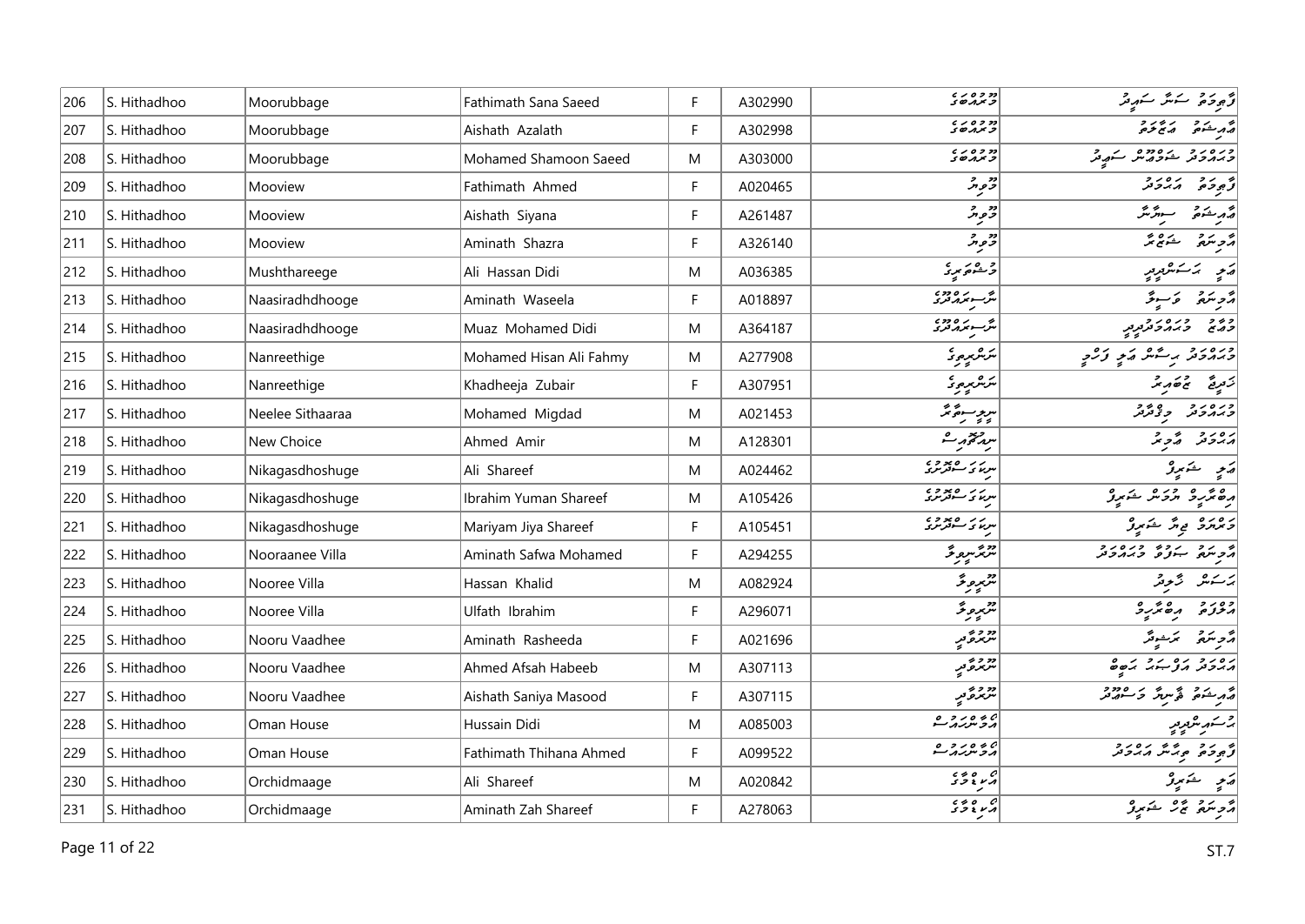| 232 | S. Hithadhoo | Orchidmaage    | Fathimath Shareefa     | F         | A308137 | ه وه وه<br>د مو و د                                 | توجوختم المتوريح                                        |
|-----|--------------|----------------|------------------------|-----------|---------|-----------------------------------------------------|---------------------------------------------------------|
| 233 | S. Hithadhoo | Park View      | Mariyam Ahmed Rasheed  | F         | A308614 | إرموه                                               | נפנס נפנד גליבה                                         |
| 234 | S. Hithadhoo | Passion Flower | Mohamed Ameen          | M         | A025725 | بۇ ئەمەر ئەرىر                                      | ورەرو كەچە                                              |
| 235 | S. Hithadhoo | Passion Flower | Khadheeja Wafir        | F         | A114301 | بۇ ئەمەر بەر<br>بۇ ئىسىر ئىركىزىر                   | كَ مَعْ مِنْ مِنْ مِنْ مِنْ مِنْ                        |
| 236 | S. Hithadhoo | Rabee ee Villa | Mariyam Rasheeda       | F         | A100196 | برَھورِ عر                                          | ر ه ر ه<br>ىخرىشەقگر                                    |
| 237 | S. Hithadhoo | Ranauraamaage  | Aminath Nihama         | F         | A296316 | ر ر د و و و و<br>برسمه برد و                        | سورمح<br>أرمز تمر                                       |
| 238 | S. Hithadhoo | Ranhadhuvaruge | Abdulla Suood          | M         | A001728 | ر ہ ر د ر د ،<br>برس ر ترو بری                      | برە تراللە<br>ر و دو و<br>مسعور قبر                     |
| 239 | S. Hithadhoo | Ranhadhuvaruge | Hussain Hilmy          | ${\sf M}$ | A071596 | ر ۵ ر ۶ ر ۶ و<br>بر نرر تر <i>ه</i> بر <sub>ک</sub> | ر مس <sub>ك</sub> ر مراكز بر ديگر به علم استرات         |
| 240 | S. Hithadhoo | Rankokaage     | Fathimath Shihna Anwar | F         | A296122 | ر ٥ پر <i>٤ ٥</i><br>برس <i>٧ ٧ ي</i>               | توجده شرکش رورد                                         |
| 241 | S. Hithadhoo | Ranmahi        | Ali Abdulla Didi       | M         | A308623 | برعرجربه                                            | رَمِي رَحْمَة اللَّهْ مِرْمَدٍ                          |
| 242 | S. Hithadhoo | Ranmahi        | Hassan Sham            | M         | A308624 | المرعرفر                                            | بر کىش شۇۋ                                              |
| 243 | S. Hithadhoo | Ravhaa         | Latheef Musthafa       | M         | A077244 | ر ه و<br>مرد بر                                     | د په دور<br>کج جو تر                                    |
| 244 | S. Hithadhoo | Reel Manzil    | Ilyas Ali              | ${\sf M}$ | A060266 | ىر ۋۇ ئىرىمى ئى                                     | أرقرش كماسي                                             |
| 245 | S. Hithadhoo | Region Villa   | Hassan Mohamed         | M         | A012658 | ىرىئە ئىرىر ئۇ                                      | ير کيمر وره رو                                          |
| 246 | S. Hithadhoo | Region Villa   | Farusha Hassan         | F         | A340895 | ىرىئە ئىرو ئۇ                                       | ۇ ئۇيش بۇ بەسكەنلەر                                     |
| 247 | S. Hithadhoo | Reyalivaage    | Mariyam Sadig          | F         | A025983 | ی ر په په<br>مرد مرد د                              | ر ه بر ه<br><del>د</del> بربرد<br>سيگ <sup>و</sup> تونو |
| 248 | S. Hithadhoo | Reyalivaage    | Fathimath Sadiq        | F         | A025984 | ، پر بر پر پر<br>مرکز مرکز                          | ۇ بۇ ئەھرىپى ئىستىر ئىستىر ئىستىر                       |
| 249 | S. Hithadhoo | Reyalivaage    | Aminath Sadiq          | F         | A025985 | ں ریں<br>ترپر پڑھ ی                                 | ۇ ئەسىرە ئەسەر                                          |
| 250 | S. Hithadhoo | Reyalivaage    | Mohamed Sadiq          | M         | A025986 | ں پر دی<br>موہر بوری                                | و رە ر د<br><i>د بر</i> گرىر<br>ر گروري                 |
| 251 | S. Hithadhoo | Reyalivaage    | Ahmed Sadiq            | M         | A025988 | ی ر په په<br>مرد ترو د                              | رەر دېر                                                 |
| 252 | S. Hithadhoo | Reyalivaage    | Zubaidha Mohamed       | F         | A025990 | ے پر دی۔<br>عربہ <del>م</del> رحری                  | و ره ر و<br><i>و پر</i> و تر<br>ح ئەمرىتر<br>ئ          |
| 253 | S. Hithadhoo | Reyalivaage    | Ibrahim Zahir          | ${\sf M}$ | A028140 | ں پر دی۔<br>عربہ <del>فر</del> ہ ی                  |                                                         |
| 254 | S. Hithadhoo | Reyalivaage    | Ibrahim Siraj          | ${\sf M}$ | A032427 | یں ریم ہے<br>موہر موجو ی                            | ە ھەترىر <sup>ە</sup><br>سىرتىرقى                       |
| 255 | S. Hithadhoo | Reyalivaage    | Hassan Zahir           | M         | A075170 | ے پر یہ مج<br>محمد محرم <sub>ک</sub>                | يرسك على سيمر جمر                                       |
| 256 | S. Hithadhoo | Reyalivaage    | Raniya Ibrahim Zahir   | F         | A079375 | ی ر په په<br>مرد مرد د                              |                                                         |
| 257 | S. Hithadhoo | Reyalivaage    | Noora Ibrahim Zahir    | F         | A148078 | ں پر دی۔<br>تربر پروی                               | مترند مرەنزىرد تمرىز                                    |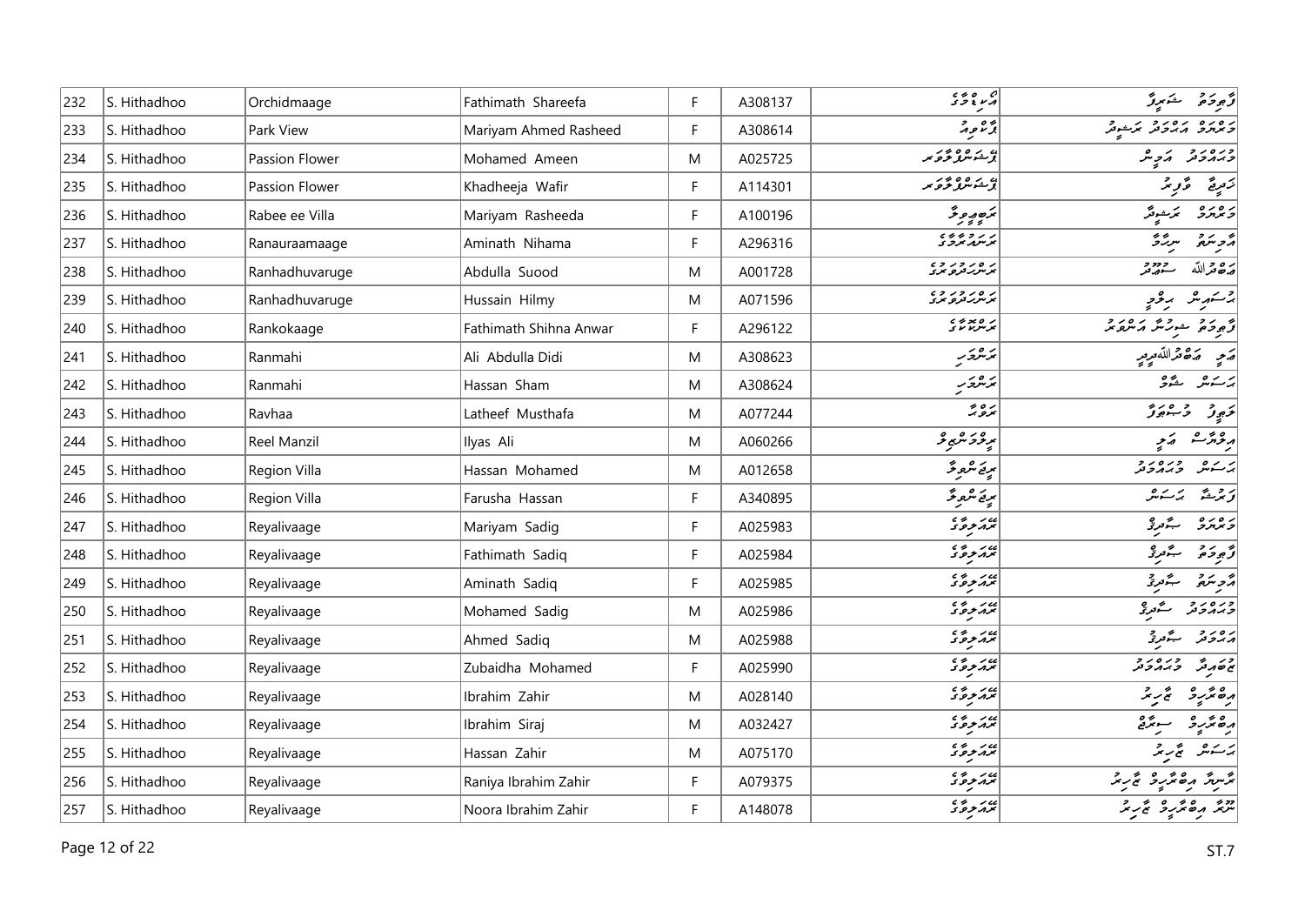| 258 | S. Hithadhoo | Riyaaz           | Sharafulla Jameel      | M  | A018879 | برومج                                                                                  | شەتتىر الله تەرپى                                                                                             |
|-----|--------------|------------------|------------------------|----|---------|----------------------------------------------------------------------------------------|---------------------------------------------------------------------------------------------------------------|
| 259 | S. Hithadhoo | Riyaaz           | Mohamed Husam          | M  | A056135 | برومج                                                                                  | ورەرو ويەھ                                                                                                    |
| 260 | S. Hithadhoo | Riyaaz           | Aishath Jameel         | F. | A120105 | برومج                                                                                  | أشركت فالحياني                                                                                                |
| 261 | S. Hithadhoo | Riyaaz           | Zayan Abdulla Jameel   | M  | A291896 | بردشح                                                                                  | بروح بره قرالله تج حرقه                                                                                       |
| 262 | S. Hithadhoo | Riyaaz           | Zain Abdulla Jameel    | M  | A316890 | برومج                                                                                  | ىم مەشر كەھ قىراللە ئەچ ئى                                                                                    |
| 263 | S. Hithadhoo | Roanuge          | Ahmed Shareef          | M  | A307528 | ہ وء<br>مرسمد                                                                          | رەرو خىرۇ                                                                                                     |
| 264 | S. Hithadhoo | Roanuge          | Hussain Riyaz          | M  | A307530 | ە د ،<br>ئىرسرى                                                                        | برسكريش المريرشة                                                                                              |
| 265 | S. Hithadhoo | Roanuge          | Sama Shareef           | F. | A307532 | ە د ،<br>ئىرسرى                                                                        | سەۋ شەيرۇ                                                                                                     |
| 266 | S. Hithadhoo | Rosary Villa     | Ibrahim Shihab         | M  | A050300 | ە<br> تىرىج مېرە <sub>م</sub> ەمىر                                                     | ەھتمەر<br>مەھتەر<br>$\overline{\overset{3}{\circ}}$                                                           |
| 267 | S. Hithadhoo | Rosary Villa     | Hussain Haneef         | M  | A306150 | ەر<br>ئىرىئے ئىرە بەر                                                                  | ر<br>رئاسگىرىش كىسپو                                                                                          |
| 268 | S. Hithadhoo | Rozy Cottage     | Aishath Shinaza        | F. | A100405 | اص برج ہ<br> بری تو قع فع                                                              | وكرمشكم سفرس                                                                                                  |
| 269 | S. Hithadhoo | Sea Face         | Iyaaz Ibrahim          | M  | A402794 | سەۋىسە<br>ئ                                                                            | ويرفنر وكالحرير                                                                                               |
| 270 | S. Hithadhoo | Seesanmaage      | Fathimath Habeeba      | F  | A037879 | $\overline{S}$                                                                         | وٌودَهُ بُهِ هُ                                                                                               |
| 271 | S. Hithadhoo | Seesanmaage      | Aishath Habeeb         | F  | A037893 | سەسەمبەرى<br>سەسەمبەرى                                                                 | وكرشكو بكوه                                                                                                   |
| 272 | S. Hithadhoo | Seesanmaage      | Dr. Mohamed Habeeb     | M  | A038032 | سەسەھە <i>رى</i>                                                                       |                                                                                                               |
| 273 | S. Hithadhoo | Seesanmaage      | Abdulla Habeeb         | M  | A038044 | سەسەھە <i>رى</i>                                                                       | مَدْهَ مَّدْ اللَّهُ مَتَ صَرْحَ                                                                              |
| 274 | S. Hithadhoo | Seesanmaage      | Mohamed Nishau Khaleel | M  | A071376 | بەسە ئەرەپ                                                                             | ورورو سرعيه زَرِوْ                                                                                            |
| 275 | S. Hithadhoo | Seesanmaage      | Aishath Neesha Khaleel | F. | A071378 | ا پ کوه ده ده ده<br>په په کشور ده د                                                    | وأوكنو الركا كالمحياة                                                                                         |
| 276 | S. Hithadhoo | Seesanmaage      | Aminath Niusha Khaleel | F  | A153002 | $\frac{1}{2}$                                                                          | مُرْدِسَمُ سِيدْتُ رَبِّوْ                                                                                    |
| 277 | S. Hithadhoo | Seesanmaage      | Ahmed Niushau Khaleel  | M  | A305475 | $\overline{\begin{smallmatrix} 1 & 0 & 0 \\ 0 & 0 & 0 \\ 0 & 0 & 0 \end{smallmatrix}}$ | رەر ئەر ئىگە ئىچ                                                                                              |
| 278 | S. Hithadhoo | Septemberge Aage | Mariyam Nashfa Nazeer  | F  | A277605 | ، ، ، ، ، ، ، ، ، ،<br>سنزوج پر ته بر د ۱۸ د                                           | رەرە بىرشۇ بىر <sub>تېرى</sub> ر                                                                              |
| 279 | S. Hithadhoo | Shabnam Villa    | Fathimath Nasheeda     | F  | A018911 | يەھ ئىرد موقر                                                                          | تزجرخرة الترشيق                                                                                               |
| 280 | S. Hithadhoo | Shabnam Villa    | Ibrahim Rasheed        | M  | A022555 | شەھ ئىردىمۇ                                                                            | رەڭرو كەشوقە                                                                                                  |
| 281 | S. Hithadhoo | Shabnam Villa    | Ahmed Althaau Rasheed  | M  | A076500 | ر کے مرد مر گر                                                                         | גפגב גפשב האייבה                                                                                              |
| 282 | S. Hithadhoo | Shabnam Villa    | Musthafa Rasheed       | M  | A081661 | <br> شەھ ئىر چە ئۇ                                                                     | و قرار محمد المحمد المحمد المحمد المحمد المحمد المحمد المحمد المحمد المحمد المحمد المحمد المحمد المحمد المحمد |
| 283 | S. Hithadhoo | Shabnam Villa    | Mohamed Samah Rasheed  | M  | A305966 | شەھ ئىرد <sub>ۇ بو</sub> ر                                                             | ورەرو رىپە بەيدو.                                                                                             |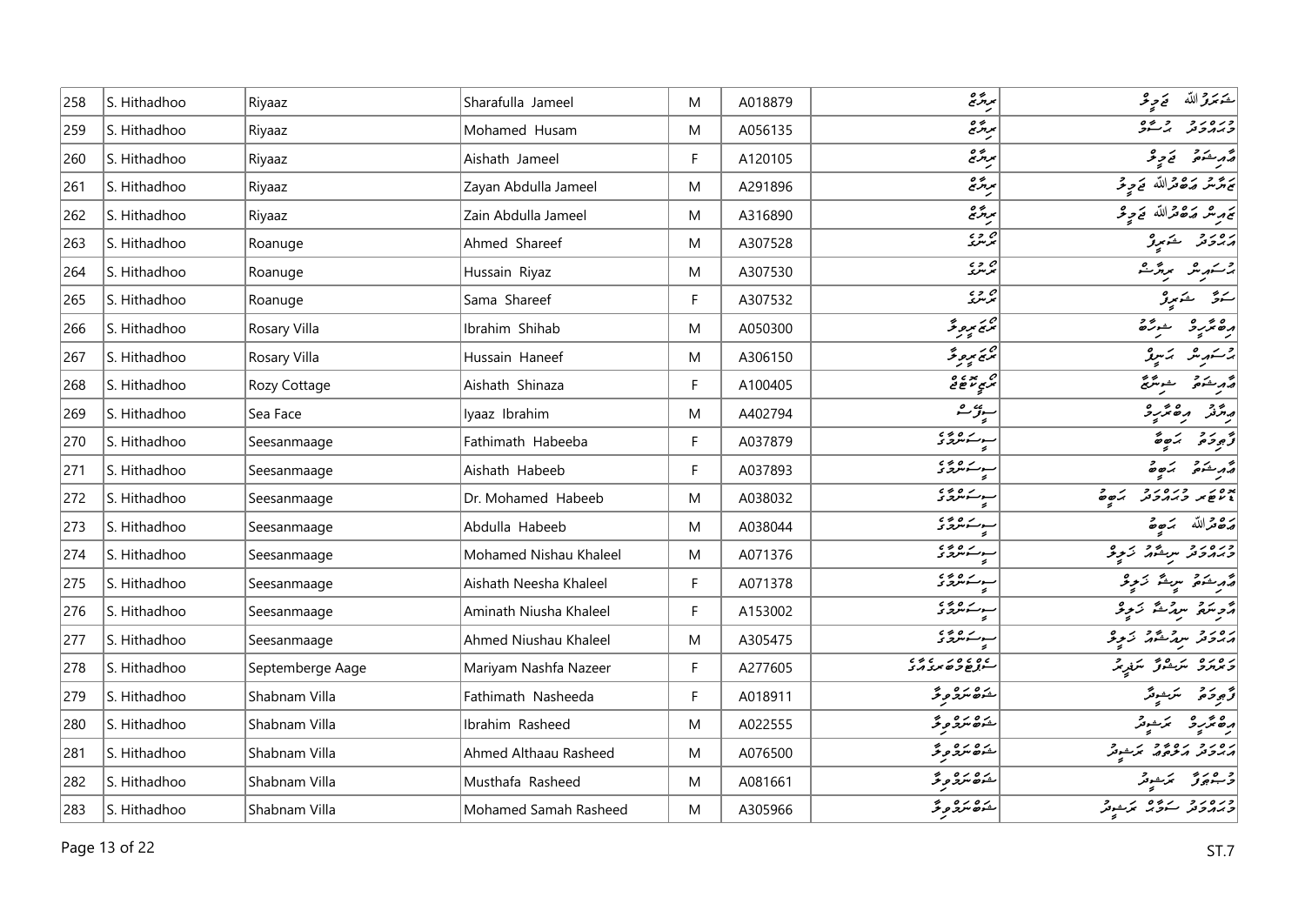| 284 | S. Hithadhoo | Shabnamge      | Aminath Naseera Hussain | F           | A027483 | شەھ سرچ ي                               | أزويتم يترجونني برسكريش                        |
|-----|--------------|----------------|-------------------------|-------------|---------|-----------------------------------------|------------------------------------------------|
| 285 | S. Hithadhoo | Shabnamge      | Abdulla Jameel          | M           | A056348 | ر ده بره ،<br>شو <i>ه مرو</i> د         | پرځ قرالله    توليځو                           |
| 286 | S. Hithadhoo | Shabnamge      | Mohamed Imjadh Ahmed    | M           | A148765 | ر ده بره ،<br>شو <i>ه مرو د</i>         | כממכב תכפב מסמכ<br>כממכב תכפב ממכב             |
| 287 | S. Hithadhoo | Shabnamge      | Mausood Abdullah        | M           | A280405 | ر <i>ە</i> رە ،<br>شەھ سرچ <sub>ك</sub> | رو ووو دەقرالله                                |
| 288 | S. Hithadhoo | Shabnamge      | Fathimath Jana Ahmed    | F           | A305484 | شەھ سرو ئ                               | أَوَّ وَحَدٍ حَمَدٌ الْأَمَدُ وَقَدْ           |
| 289 | S. Hithadhoo | Sheenaaz       | Ali Ashjau              | M           | A021144 | سُوٍسَّرِي                              | أتكتح أتكشفون                                  |
| 290 | S. Hithadhoo | Snow White     | Asna Waheed             | F           | A021159 | <u> موثور ۽</u>                         | برعيش عديقر                                    |
| 291 | S. Hithadhoo | Snow White     | Afsan Waheed            | M           | A021396 | <u>ه مړي</u> ه                          | أروب مشرع وبرقر                                |
| 292 | S. Hithadhoo | Snow White     | Ibrahim Didi            | M           | A022159 | مقدمة وه                                | ىر ھەتگەر 2 توپىر<br>س                         |
| 293 | S. Hithadhoo | Snow White     | Mohamed Shiyas          | M           | A039888 | $rac{1}{2}$                             | ورەر د شەھ<br><i>دىد</i> ەر شەھ                |
| 294 | S. Hithadhoo | Snow White     | Alim Ali Waheed         | M           | A308397 | <u>موتر و</u>                           | وحود وكمي وكبار                                |
| 295 | S. Hithadhoo | Spring Leaf    | Fathimath Aaneelaa      | F           | A125131 | <u>شۇر بىر شكە ب</u> ېۋ                 | ۇيودۇ ئەبېر                                    |
| 296 | S. Hithadhoo | Sunlight Villa | Fathimath Saeeda        | $\mathsf F$ | A000328 | سەمىرى <i>ز م</i> وھ بو                 | قُهْ فِرَةً مُسَمَّدٍ مَّزَّ                   |
| 297 | S. Hithadhoo | Sunlight Villa | Hassan Masoodh          | M           | A033118 | سەمى <i>رىدى</i> ھ <sub>و</sub> ئە      | يركسكس وكسعهامز                                |
| 298 | S. Hithadhoo | Sunlight Villa | Aminath Zahira          | F           | A055684 | سەندى <sub>ر م</sub> ەھ بۇ ئى           | ومحر متمر ومحر برمتر                           |
| 299 | S. Hithadhoo | Sunlight Villa | Mohamed Saeed           | M           | A096297 | سە ئىرى <i>خ مەھۋى</i> گە               | ورەرو سەر                                      |
| 300 | S. Hithadhoo | Sunlight Villa | Abdulla Saeed           | M           | A122218 | سەمىز ئەھ بۇ ئ <sup>ى</sup> ر           | أرەقراللە سىھەتىر                              |
| 301 | S. Hithadhoo | Sunlight Villa | Fathimath Liusha Waheed | F           | A302817 | سەھرىر ھ <sub>ى</sub> بۇ                | وتجوفهم ومرشة كالإمر                           |
| 302 | S. Hithadhoo | Taimaage       | Zihnath Hassan          | F           | A021941 | ر و د و د<br>جامر <del>و</del> د        | ىم ئەستىق ئەسكەنلە                             |
| 303 | S. Hithadhoo | Tharividhaage  | Shaan Basheer           | F           | A099560 |                                         | حدُّمَر صَحْمِرُ                               |
| 304 | S. Hithadhoo | Tharividhaage  | Suhana Najmee           | $\mathsf F$ | A100265 | ئەسرەپىرى<br>م                          | ر ديگر گرد د                                   |
| 305 | S. Hithadhoo | Tharividhaage  | Aishath Sajny           | F           | A154019 | ه مروتره<br>م                           | كەرىشكە سىق س                                  |
| 306 | S. Hithadhoo | Tharividhaage  | Ahmed Xulfigarudheen    | M           | A309139 | اءَ مرءِ وَرَ<br>اڪتر                   | رەر دەر دەر دەر بىر<br>مەردىن ئىرقرىق بىرمەيەش |
| 307 | S. Hithadhoo | Tharividhaage  | Ali Nizam Basheer       | M           | A309141 | <br> حوسره قری                          | أتمو سنتمى كالحوم                              |
| 308 | S. Hithadhoo | Thothaapareege | Anjunaz Inaz            | F           | A154330 | <br> حوځ تو موړ                         | بر و د و و مرجع<br>مرسم مرجع<br>ەسىنى          |
| 309 | S. Hithadhoo | Thothaapareege | Amjum Inaaz             | M           | A307925 | ان پر ر<br>  حو تجر مړي                 | ره وه<br>درویو د سرچ                           |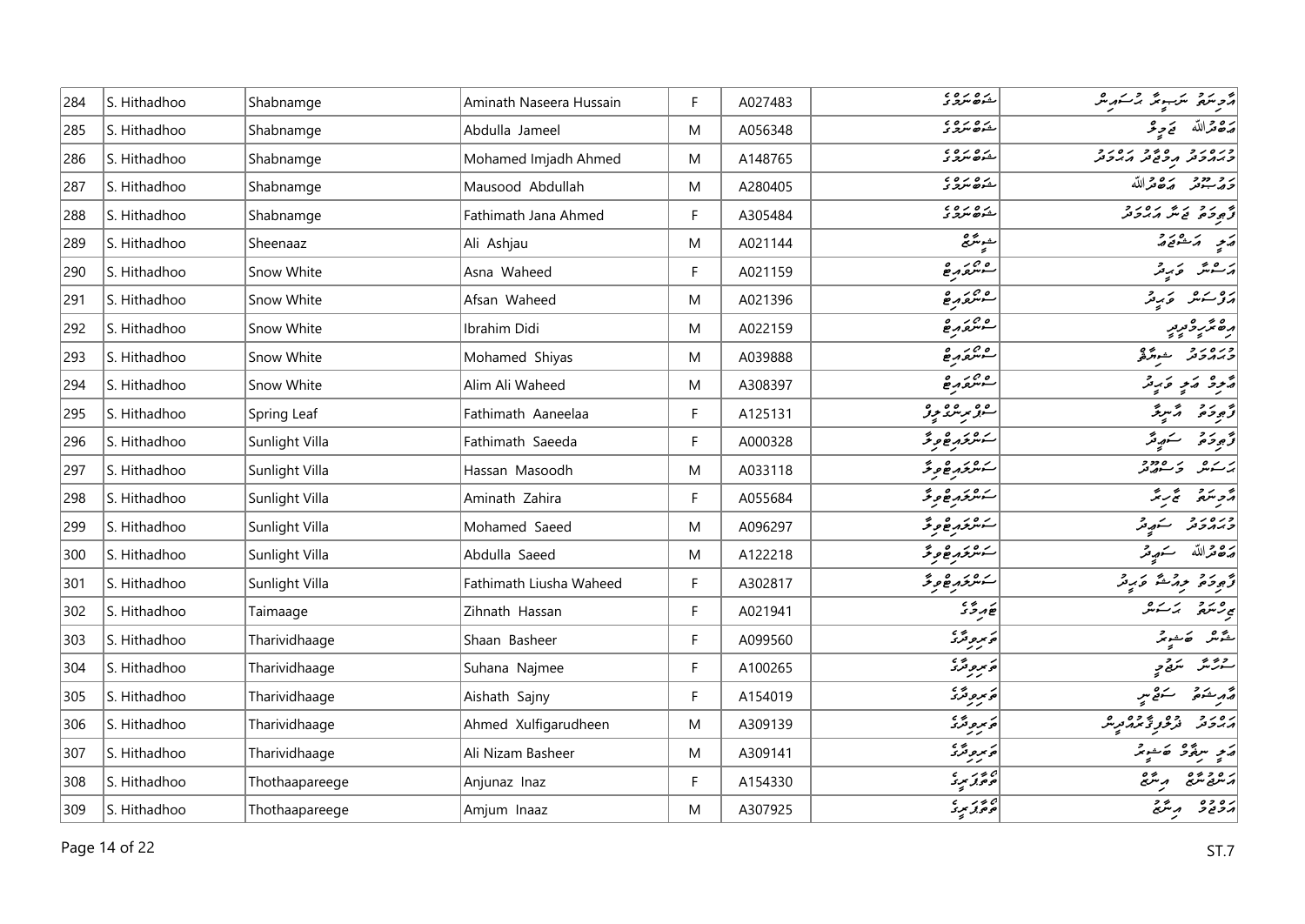| 310 | S. Hithadhoo | Thothaapareege | Ihsaan Inaaz          | M         | A307929 | ە پەرىپى<br>مۇقىرىپەر                  | ورمشر وسمع               |
|-----|--------------|----------------|-----------------------|-----------|---------|----------------------------------------|--------------------------|
| 311 | S. Hithadhoo | Thothaapareege | Mavee Mufeed          | F         | A307930 | ه پر ر<br>حوز نړی                      | د و و د و م              |
| 312 | S. Hithadhoo | Tokyo Villa    | Abdulla Sharyan Firag | M         | A137871 | ە بەرگە ئە                             | رەقمەللە ھەمدىرىك ويتر   |
| 313 | S. Hithadhoo | Tokyo Villa    | Mohamed Sameen Firaq  | M         | A306926 | ە يەرگە بۇ ئە                          | ورەرد قرح مر رىگە        |
| 314 | S. Hithadhoo | Udhabaanige    | Hassan Shahudhan      | M         | A277170 | 7 تەرىپە بىرى<br>مەنبرى <i>ڭ س</i> ىكە | پرستمبر سے بے شریعر      |
| 315 | S. Hithadhoo | Udhabaanige    | Mohamed Niyaz         | M         | A294456 | <br> ړئرځ سره                          | בנפנד תוצב               |
| 316 | S. Hithadhoo | Udhdhandige    | Hussain Siyad         | M         | A347141 | <br> 2,2 تىرسى <sub> ئى</sub>          | بر کے مریر کے مسترقر     |
| 317 | S. Hithadhoo | Unimaage       | Ali Waheed            | ${\sf M}$ | A020042 | وحسره ي                                | أەسمج كالمياتىر          |
| 318 | S. Hithadhoo | Unimaage       | Ahmed Waheed          | M         | A031897 | پر سرچ ی                               | دەرو ئەيى                |
| 319 | S. Hithadhoo | Unimaage       | Hussain Waheed        | M         | A067976 | پر سرچ ی                               | رحم شهر مه تر تر         |
| 320 | S. Hithadhoo | Vashagulimaage | Aminath Nazima        | F         | A085356 | ر ر د و و و                            | أثر حر سنتمو حسن المتفرد |
| 321 | S. Hithadhoo | Vidhuvaruge    | Hussain Saeed         | M         | A045568 | و ر و ،<br>و ترو بر <sub>ک</sub>       | برسكه شركته وتر          |
| 322 | S. Hithadhoo | Vidhuvaruge    | Ibrahim Saeed         | M         | A045569 | و ر و ،<br>و ترو بر <sub>ک</sub>       | رەئمەر د<br>ستهرمتر      |
| 323 | S. Hithadhoo | Villa De Sosun | Haseena Hadee         | F         | A063843 | <sub>عر</sub> قر <sub>و</sub> سىئەسىر  | پرَسِيسٌ رَّمِرٍ         |
| 324 | S. Hithadhoo | Zest           | Nisam Jaleel          | M         | A033856 | ي ره ه<br>م                            | سرسەمەھ ئەموق            |
| 325 | S. Hithadhoo | Zest           | Zulfa Jaleel          | F         | A033882 | ۽ ر <u>م</u> و                         | جووٌ نے موِ تح           |
| 326 | S. Hithadhoo | Zest           | Sinan Jaleel          | ${\sf M}$ | A047905 | ي ره ه<br>م                            | سيترش الأموقى            |
| 327 | S. Hithadhoo | Zest           | Shukurana Jaleel      | F.        | A052183 | ي ره ه<br>م                            | شەرىمەش ئەمرى            |
| 328 | S. Hithadhoo | Ziroaniyaa     | Fathimath Suzy        | F.        | A039525 | <br>  تر سر سر پر                      | ا تو بر در<br>ا<br>ستمبي |
| 329 | S. Hithadhoo | Ziroaniyaa     | Ali Zahir             | M         | A039540 | ى<br>ئىر ئىر سرى <i>گ</i> ى            | أەسمجە ستى سرىتىلى       |
| 330 | S. Hithadhoo | Ziroaniyaa     | Mohamed Zahir         | M         | A308431 | بېرىگرىدىگە                            | دره د د ځ د ټر           |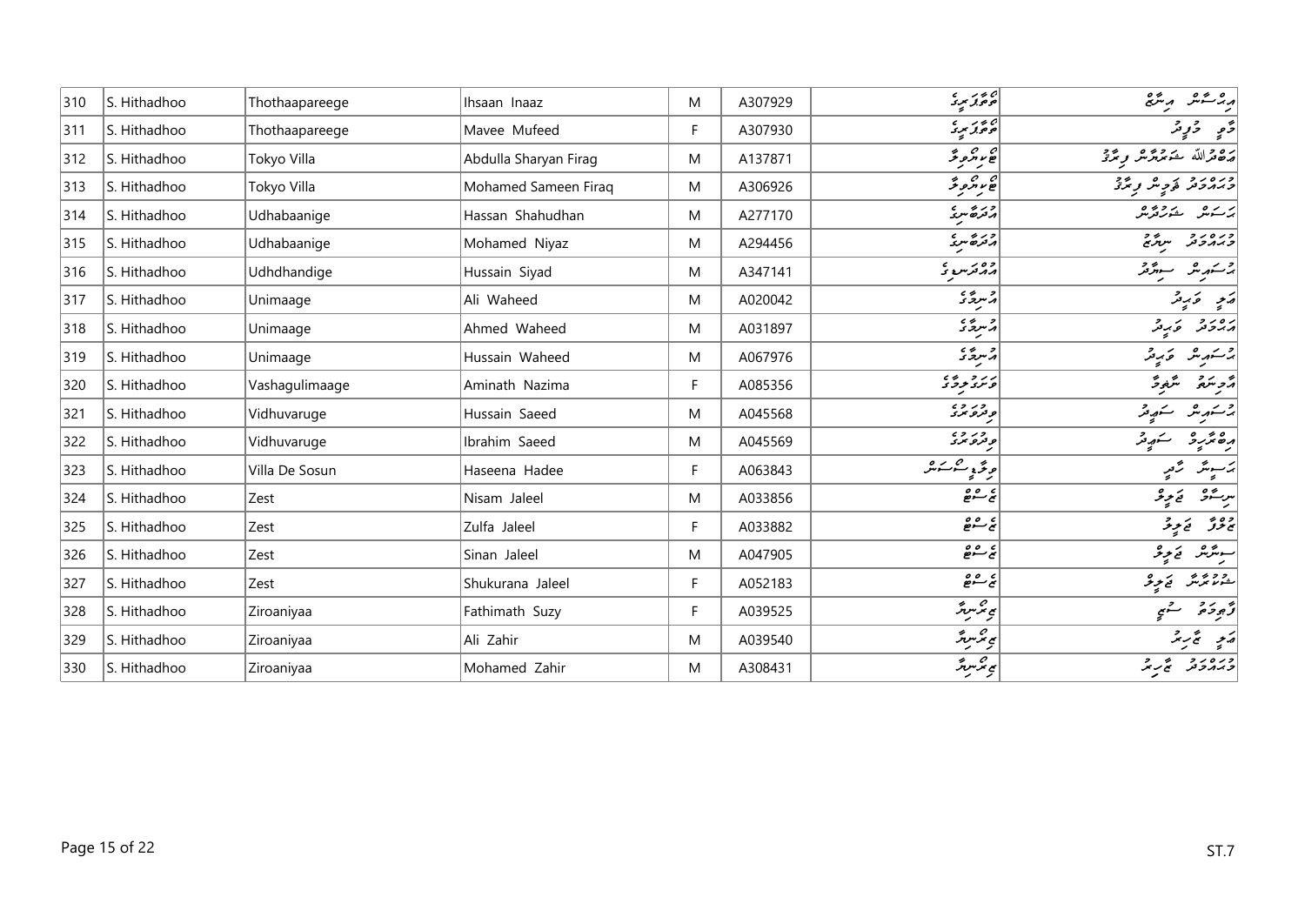## *w7qAn8m? sCw7mRo>u; wEw7mRw;sBo<*

| ' مرمر | 'يئرىثر: |
|--------|----------|
|        |          |
|        |          |
|        |          |

## *w7q9r@w7m> sCw7qHtFoFw7s; mAm=q7 w7qHtFoFw7s;*

| يئرمىش: | $^{\circ}$<br>. سر سر<br>$\cdot$ | $\circ$ $\sim$<br>-- | يئرمثر |
|---------|----------------------------------|----------------------|--------|
|         |                                  |                      |        |
|         |                                  |                      |        |
|         |                                  |                      |        |

| $\frac{\partial}{\partial x}$ | $^{\circ}$ | $\frac{2}{n}$ | $^{\circ}$<br>سرسر. |
|-------------------------------|------------|---------------|---------------------|
|                               |            |               |                     |
|                               |            |               |                     |
|                               |            |               |                     |

| ىرتىر: | 。<br>سر سر | .,<br>مرسر |
|--------|------------|------------|
|        |            |            |
|        |            |            |
|        |            |            |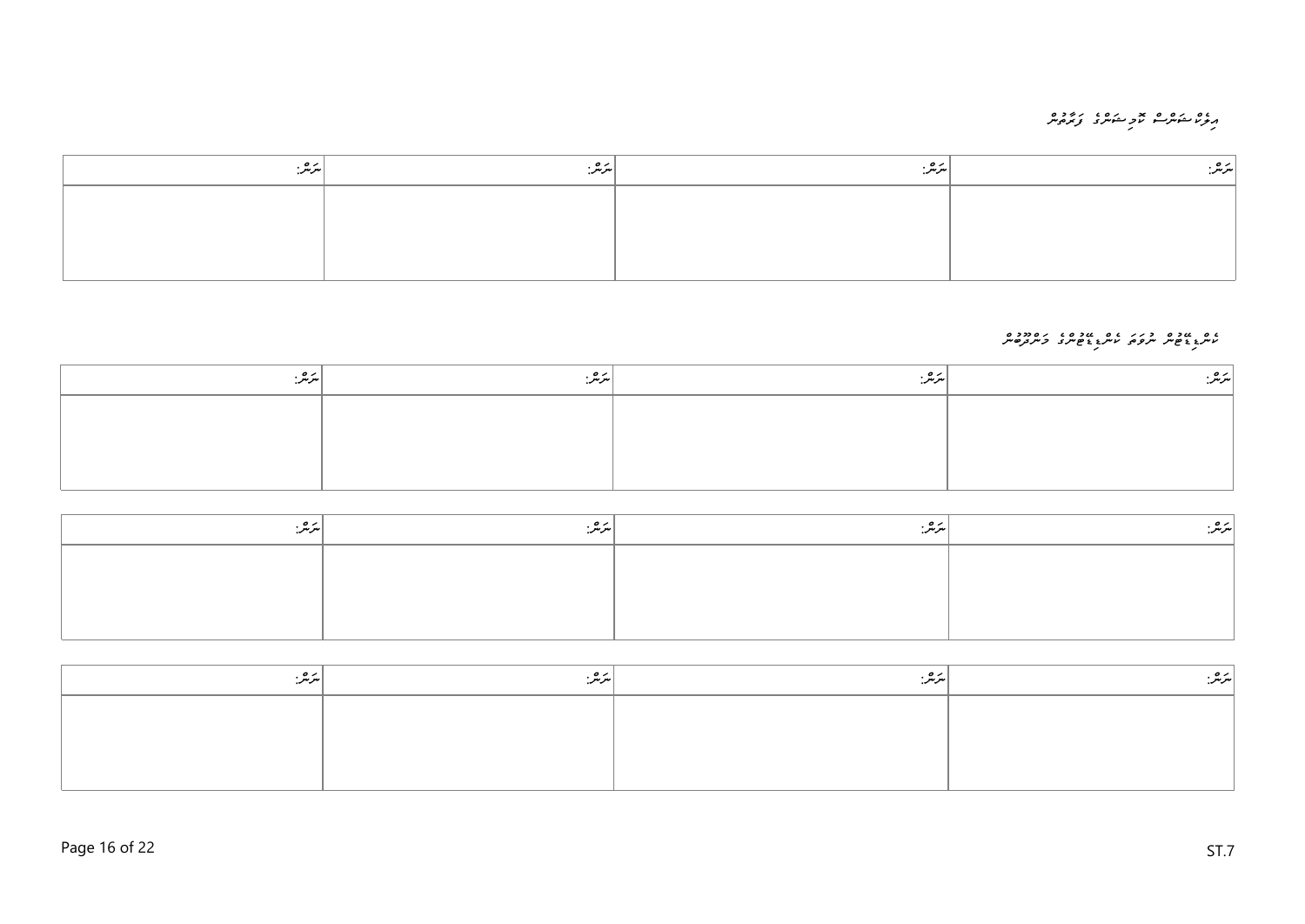| يره. | ο. | ا ير ه |  |
|------|----|--------|--|
|      |    |        |  |
|      |    |        |  |
|      |    |        |  |

| <sup>.</sup> سرسر. |  |
|--------------------|--|
|                    |  |
|                    |  |
|                    |  |

| ىئرىتر. | $\sim$ | ا بر هه. | لىرىش |
|---------|--------|----------|-------|
|         |        |          |       |
|         |        |          |       |
|         |        |          |       |

| 。<br>مرس. | $\overline{\phantom{a}}$<br>مر مىر | يتريثر |
|-----------|------------------------------------|--------|
|           |                                    |        |
|           |                                    |        |
|           |                                    |        |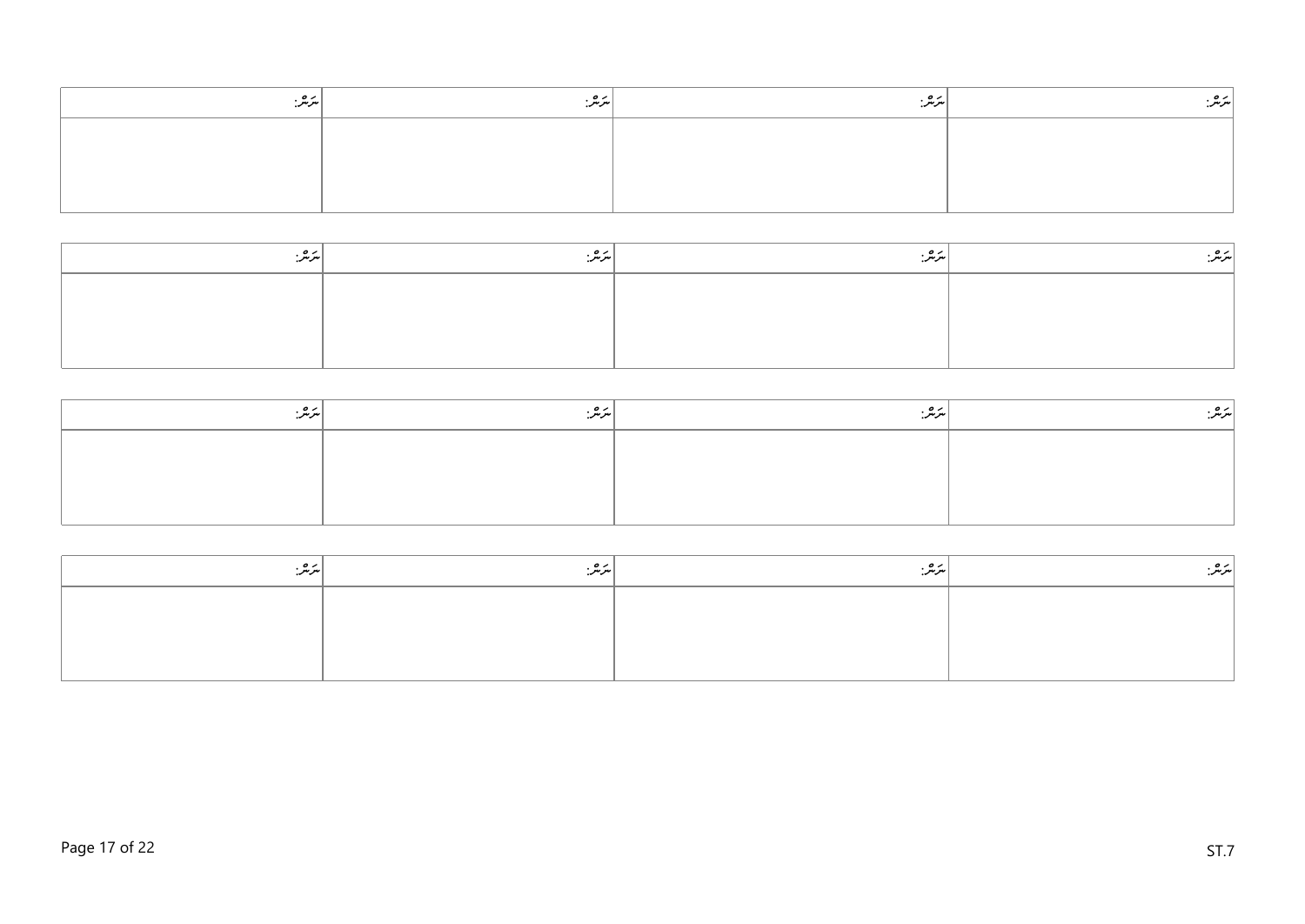| ير هو . | $\overline{\phantom{a}}$ | يرمر | اير هنه. |
|---------|--------------------------|------|----------|
|         |                          |      |          |
|         |                          |      |          |
|         |                          |      |          |

| ىر تىر: | $\circ$ $\sim$<br>" سرسر . | يبرحه | o . |
|---------|----------------------------|-------|-----|
|         |                            |       |     |
|         |                            |       |     |
|         |                            |       |     |

| انترنثر: | ر ه |  |
|----------|-----|--|
|          |     |  |
|          |     |  |
|          |     |  |

|  | . ه |
|--|-----|
|  |     |
|  |     |
|  |     |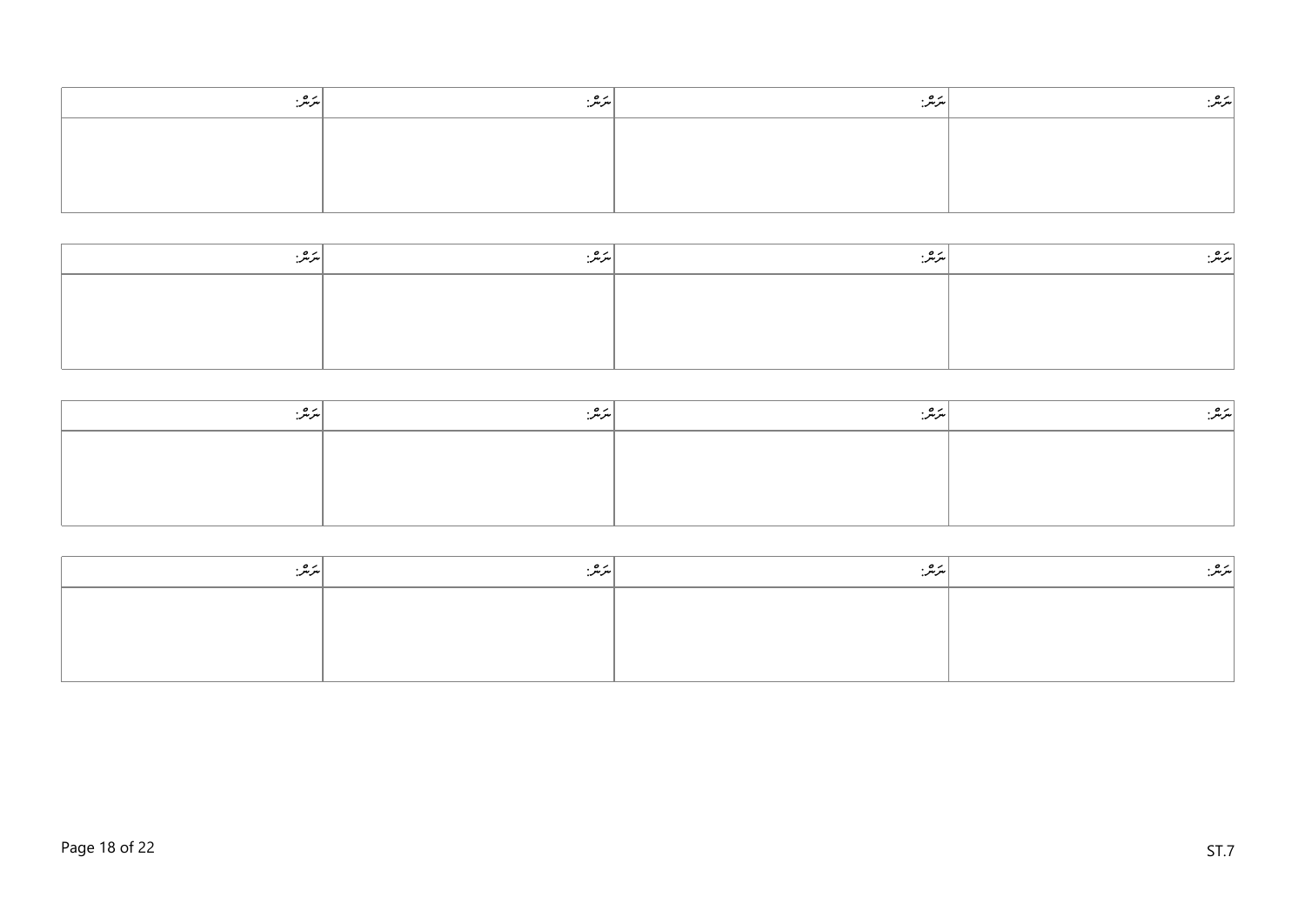| ير هو . | $\overline{\phantom{a}}$ | يرمر | اير هنه. |
|---------|--------------------------|------|----------|
|         |                          |      |          |
|         |                          |      |          |
|         |                          |      |          |

| ىر تىر: | $\circ$ $\sim$<br>" سرسر . | يبرحه | o . |
|---------|----------------------------|-------|-----|
|         |                            |       |     |
|         |                            |       |     |
|         |                            |       |     |

| انترنثر: | ر ه |  |
|----------|-----|--|
|          |     |  |
|          |     |  |
|          |     |  |

|  | . ه |
|--|-----|
|  |     |
|  |     |
|  |     |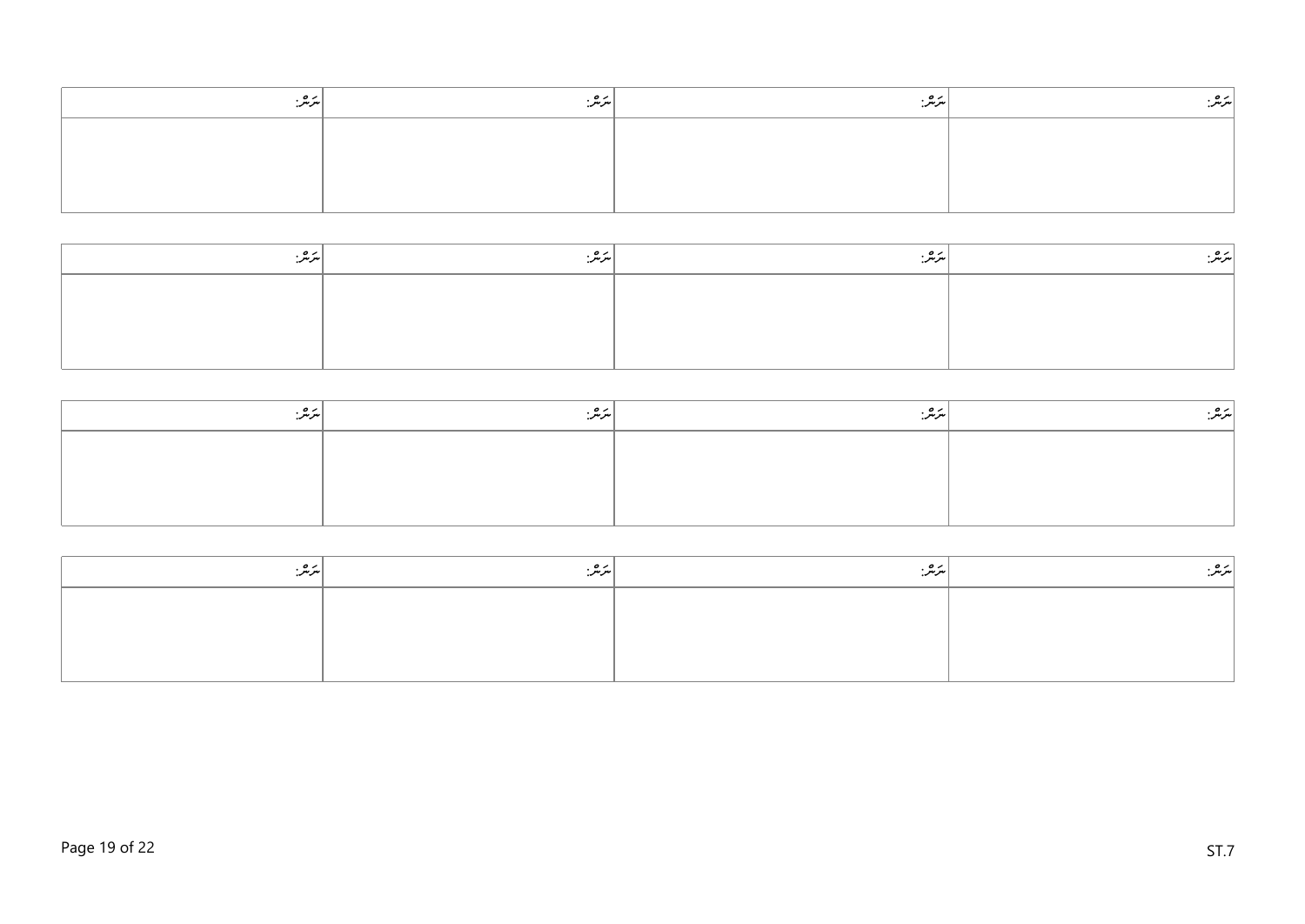| $\cdot$ | ο. | $\frac{\circ}{\cdot}$ | $\sim$<br>سرسر |
|---------|----|-----------------------|----------------|
|         |    |                       |                |
|         |    |                       |                |
|         |    |                       |                |

| يريثن | ' سرسر . |  |
|-------|----------|--|
|       |          |  |
|       |          |  |
|       |          |  |

| بر ه | 。 | $\overline{\phantom{0}}$<br>َ سومس. |  |
|------|---|-------------------------------------|--|
|      |   |                                     |  |
|      |   |                                     |  |
|      |   |                                     |  |

| ىئرىشر: | $^{\circ}$<br>يسمر مسمد. | ابترىش: | $^{\circ}$<br>سرسر |
|---------|--------------------------|---------|--------------------|
|         |                          |         |                    |
|         |                          |         |                    |
|         |                          |         |                    |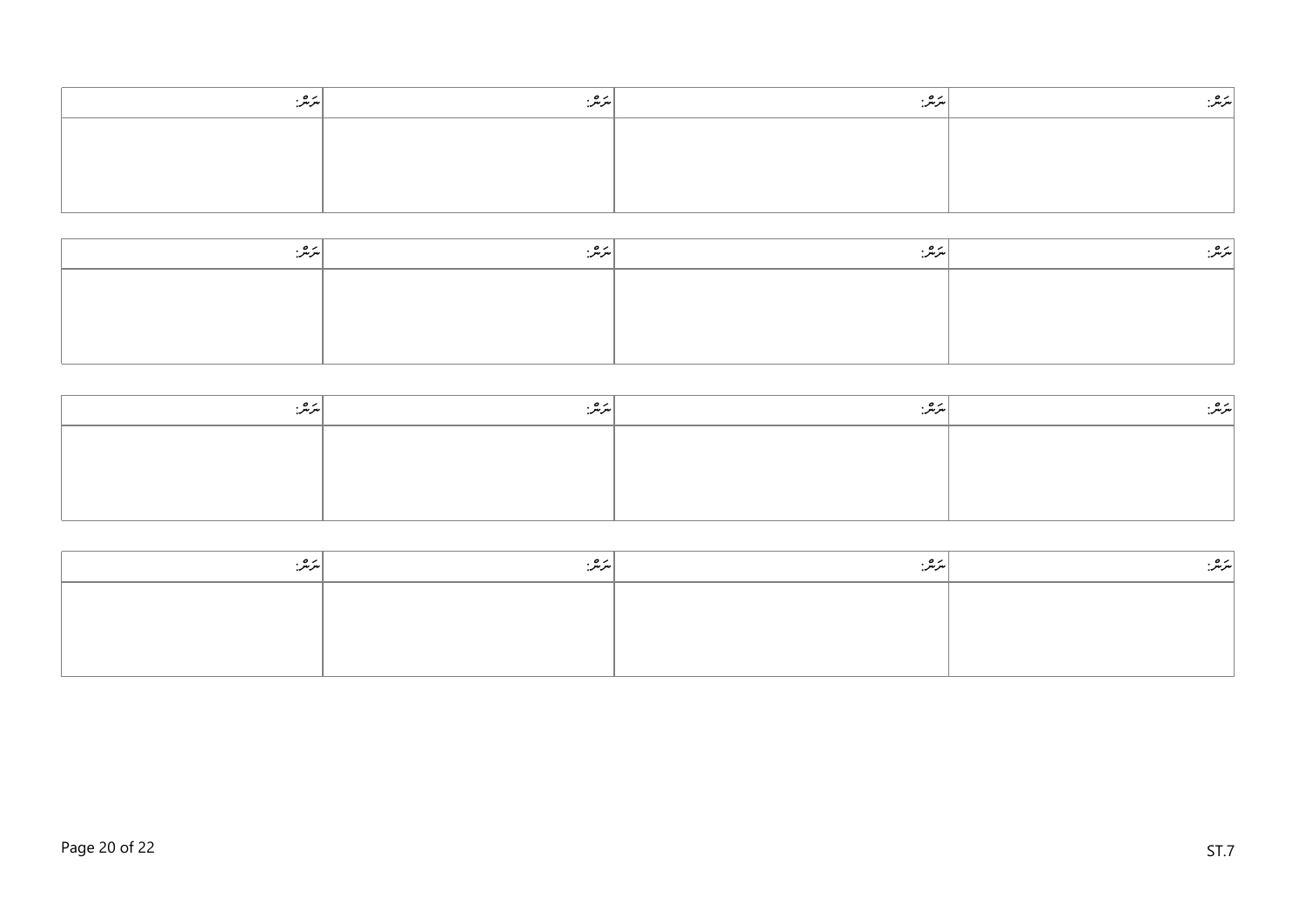| ير هو . | $\overline{\phantom{a}}$ | يرمر | اير هنه. |
|---------|--------------------------|------|----------|
|         |                          |      |          |
|         |                          |      |          |
|         |                          |      |          |

| ىر تىر: | $\circ$ $\sim$<br>" سرسر . | يبرحه | o . |
|---------|----------------------------|-------|-----|
|         |                            |       |     |
|         |                            |       |     |
|         |                            |       |     |

| 'تترنثر: | 。<br>,,,, |  |
|----------|-----------|--|
|          |           |  |
|          |           |  |
|          |           |  |

|  | . ه |
|--|-----|
|  |     |
|  |     |
|  |     |